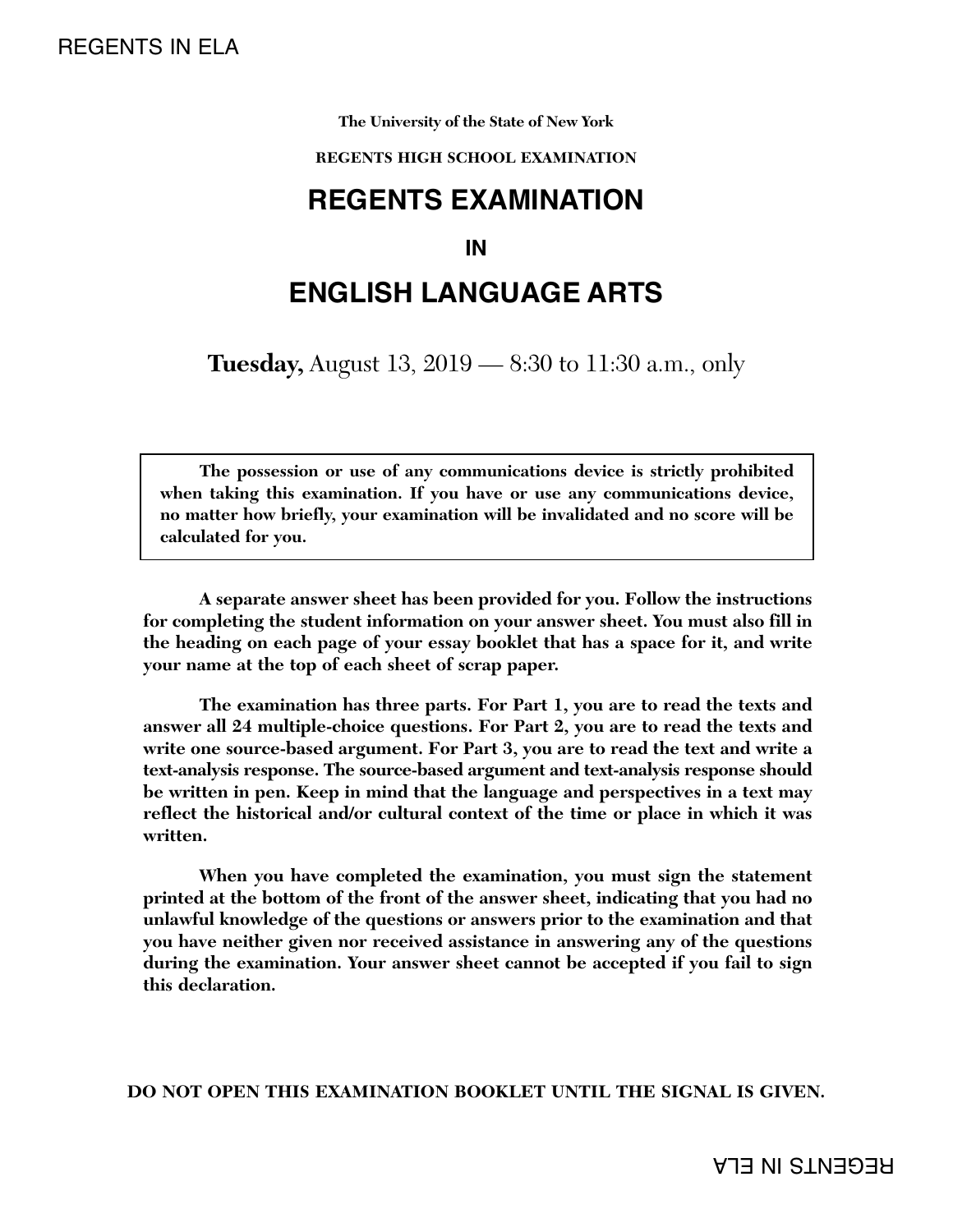# **Part 1**

**Directions**  $(1-24)$ : Closely read each of the three passages below. After each passage, there are several multiplechoice questions. Select the best suggested answer to each question and record your answer on the separate answer sheet provided for you. You may use the margins to take notes as you read.

# **Reading Comprehension Passage A**

## **Brooklyn**

Eilis Lacey, sitting at the window of the upstairs living room in the house on Friary Street, noticed her sister walking briskly from work. She watched Rose crossing the street from sunlight into shade, carrying the new leather handbag that she had bought in Clerys in Dublin [Ireland] in the sale. Rose was wearing a cream-coloured cardigan over her shoulders. Her golf clubs were in the hall; in a few minutes, Eilis knew, someone would call for her and her sister would not return until the summer evening had faded.

5

10

15

20

25

30

Eilis's bookkeeping classes were almost ended now; she had a manual on her lap about systems of accounting, and on the table behind her was a ledger where she had entered, as her homework, on the debit and credit sides, the daily business of a company whose details she had taken down in notes in the Vocational School the week before.

As soon as she heard the front door open, Eilis went downstairs. Rose, in the hall, was holding her pocket mirror in front of her face. She was studying herself closely as she applied lipstick and eye make-up before glancing at her overall appearance in the large hall mirror, settling her hair. Eilis looked on silently as her sister moistened her lips and then checked herself one more time in the pocket mirror before putting it away.

Their mother came from the kitchen to the hall. …

Rose reached into her handbag and took out her purse. She placed a one-shilling piece on the hallstand. "That's in case you want to go to the pictures," she said to Eilis.

"And what about me?" her mother asked.

"She'll tell you the story when she gets home," Rose replied. …

All three laughed as they heard a car stop outside the door and beep its horn. Rose picked up her golf clubs and was gone.

Later, as her mother washed the dishes and Eilis dried them, another knock came to the door. When Eilis answered it, she found a girl whom she recognized from Kelly's grocery shop beside the cathedral.

"Miss Kelly sent me with a message for you," the girl said. "She wants to see you." "Does she?" Eilis asked. "And did she say what it was about?"

"No. You're just to call up there tonight." …

Miss Kelly slowly came down the stairs into the hallway and turned on a light.

"Now," she said, and repeated it as though it were a greeting. She did not smile. …

"I hear you have no job at all but a great head for figures."

"Is that right?"

"Oh, the whole town, anyone who is anyone, comes into the shop and I hear everything." …

"And we are worked off our feet every Sunday here. Sure, there's nothing else open. 35

**Regents Exam in ELA — Aug. '19** [2]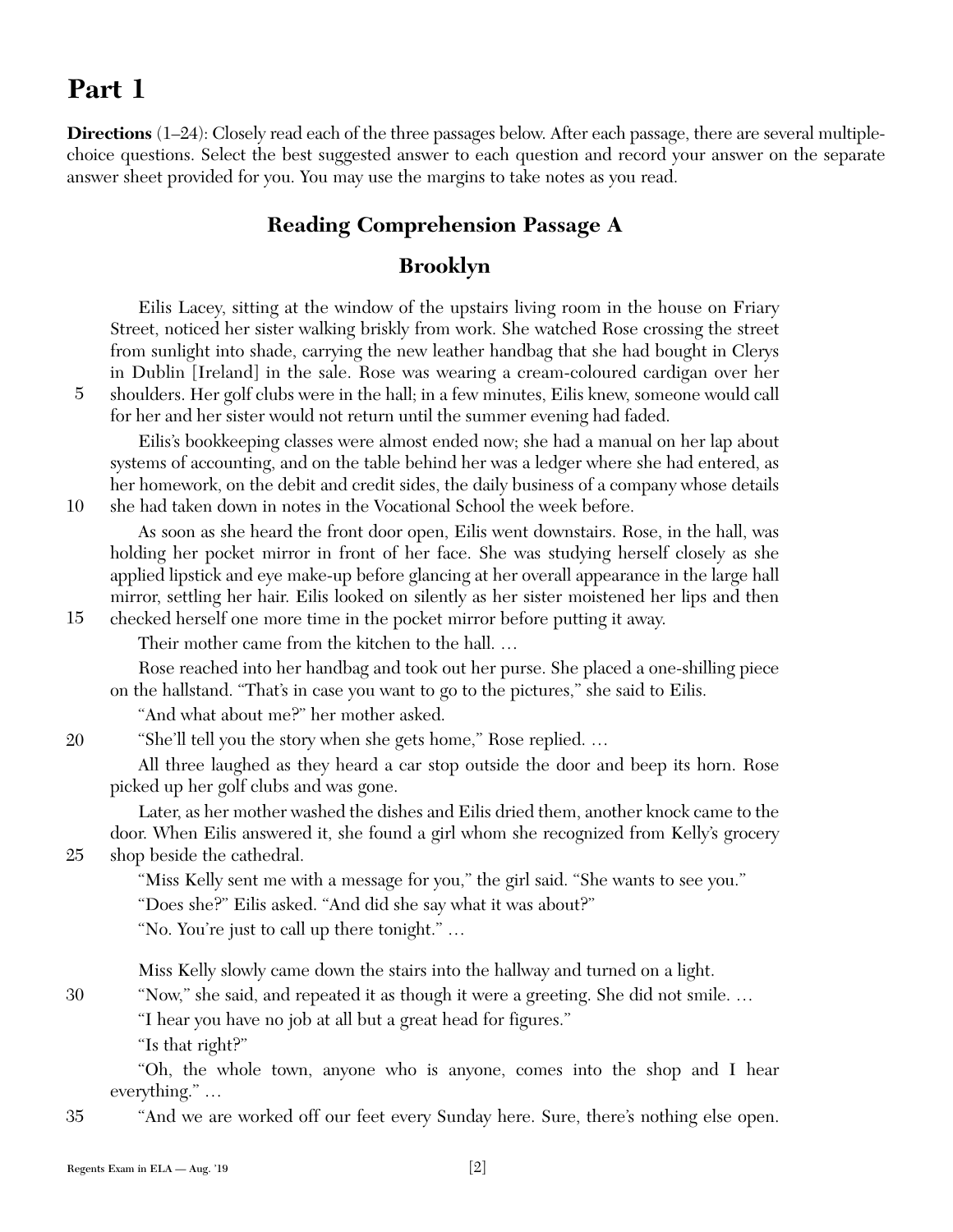And we get all sorts, good, bad and indifferent. And, as a rule, I open after seven mass, $^1$  and between the end of nine o'clock mass until eleven mass is well over, there isn't room to move in this shop. I have Mary here to help, but she's slow enough at the best of times, so I was on the lookout for someone sharp, someone who would know people and give the

right change. But only on Sundays, mind. The rest of the week we can manage ourselves. And you were recommended. I made inquiries about you and it would be seven and six a week, it might help your mother a bit." … 40

"Well?" Miss Kelly asked.

Eilis realized that she could not turn down the offer. It would be better than nothing and, at the moment, she had nothing. … 45

Rose, at thirty, Eilis thought, was more glamorous every year, and, while she had had several boyfriends, she remained single; she often remarked that she had a much better life than many of her former schoolmates who were to be seen pushing prams<sup>2</sup> through the streets. Eilis was proud of her sister, of how much care she took with her appearance and how much care she put into whom she mixed with in the town and the golf club. She knew

- that Rose had tried to find her work in an office, and Rose was paying for her books now that she was studying bookkeeping and rudimentary accountancy, but she knew also that there was, at least for the moment, no work for anyone in Enniscorthy, no matter what their qualifications.
- 55

50

Eilis did not tell Rose about her offer of work from Miss Kelly; instead, as she went through her training, she saved up every detail to recount to her mother, who laughed and made her tell some parts of the story again.

"That Miss Kelly," her mother said, "is as bad as her mother and I heard from someone who worked there that that woman was evil incarnate.3 And she was just a maid in Roche's before she married. And Kelly's used to be a boarding house as well as a shop, and if you worked for her, or even if you stayed there, or dealt in the shop, she was evil incarnate. Unless, of course, you had plenty of money or were one of the clergy." 60

"I'm just there until something turns up," Eilis said.

"That's what I said to Rose when I was telling her," her mother replied. "And don't listen to her if she says anything to you." … 65

One day at dinnertime Rose, who walked home from the office at one and returned at a quarter to two, mentioned that she had played golf the previous evening with a priest, a Father Flood, who had known their father years before and their mother when she was a young girl. He was home from America on holidays, his first visit since before the war. …

"Anyway," Rose said, "I invited him in for his tea when he said that he'd like to call on you [the mother] and he's coming tomorrow." … 70

Father Flood was tall; his accent was a mixture of Irish and American. Nothing he said could convince Eilis's mother that she had known him or his family. His mother, he said, had been a Rochford.

"I don't think I knew her," her mother said. "The only Rochford we knew was old Hatchethead." 75

<sup>1</sup> seven mass — church service at 7 A.M.

 $^{2}$ prams — baby carriages

<sup>3</sup> incarnate — in bodily form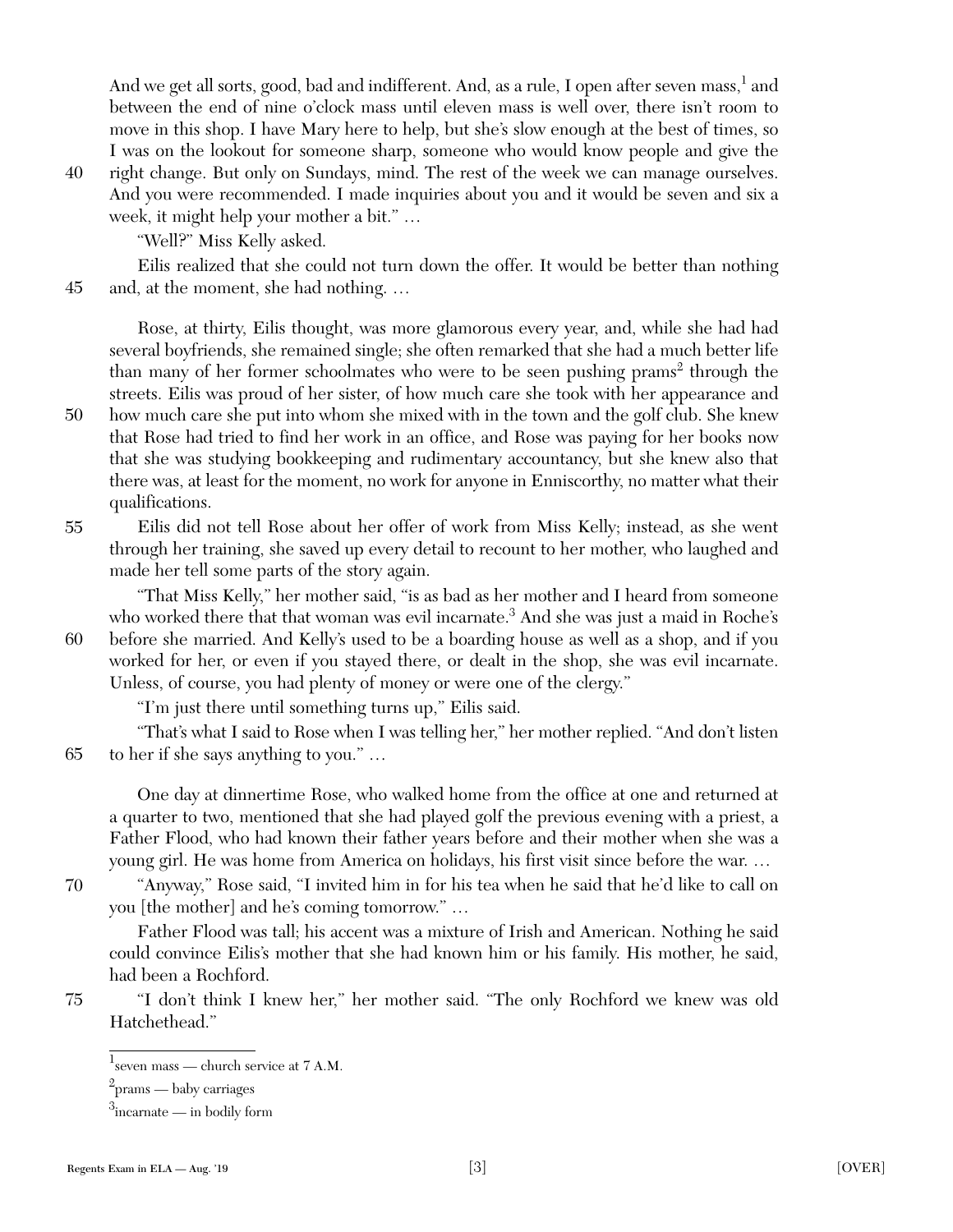Father Flood looked at her solemnly. "Hatchethead was my uncle," he said.

"Was he?" her mother asked. Eilis saw how close she was to nervous laughter. …

Rose poured more tea as Eilis quietly left the room, afraid that if she stayed she would be unable to disguise an urge to begin laughing.

80

85

When she returned she realized that Father Flood had heard about her job at Miss Kelly's, had found out about her pay and had expressed shock at how low it was. He inquired about her qualifications.

"In the United States," he said, "there would be plenty of work for someone like you and with good pay." …

"In Brooklyn, where my parish is, there would be office work for someone who was hard-working and educated and honest."

"It's very far away, though," her mother said. "That's the only thing." …

"It would be a great opportunity, especially if you were young," Father Flood said finally. … 90

Eilis felt like a child when the doctor would come to the house, her mother listening with cowed respect. It was Rose's silence that was new to her; she looked at her now, wanting her sister to ask a question or make a comment, but Rose appeared to be in a sort of dream. As Eilis watched her, it struck her that she had never seen Rose look so beautiful.

And then it occurred to her that she was already feeling that she would need to remember this room, her sister, this scene, as though from a distance. In the silence that had lingered, she realized, it had somehow been tacitly arranged that Eilis would go to America. Father Flood, she believed, had been invited to the house because Rose knew that he could arrange it. … 95

—Colm Tóibín excerpted and adapted from *Brooklyn*, 2009 Scribner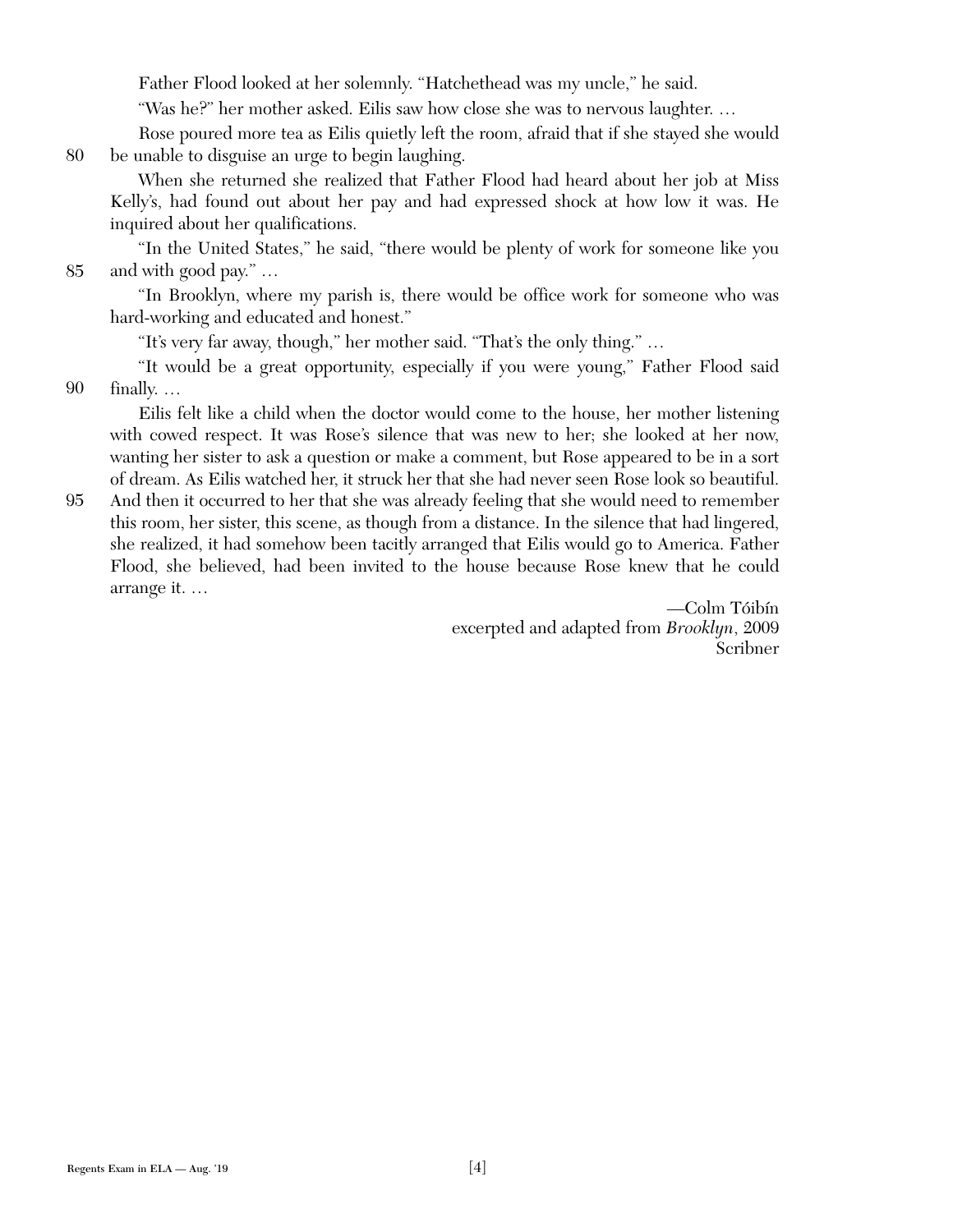- 1 The first three paragraphs serve to introduce
	- (1) a contrast between the sisters
	- (2) Rose's condescension toward her sister
	- (3) the competition between the sisters
	- (4) Eilis's concern about her sister
- 2 Lines 17 through 20 show Rose's
	- (1) impatience with her mother
	- (2) restlessness in her home
	- (3) satisfaction with her work
	- (4) thoughtfulness toward her sister
- 3 The dialogue in lines 30 through 34 depicts Miss Kelly as
	- (1) indecisive (3) jealous
	- (2) abrupt (4) bitter
- 4 The statement "And we are worked off our feet" (line 35) illustrates that Miss Kelly's shop is
	- (1) disorderly (3) bankrupt (2) bustling (4) treasured
- 5 Eilis's attitude toward Rose in lines 46 through 50 can best be described as
	- (1) protective (3) admiring
	- (2) critical (4) indifferent
- 6 The phrase "no work for anyone in Enniscorthy, no matter what their qualifications" (lines 53 and 54) supports a central idea about Eilis's
	- (1) respect for Miss Kelly's successful business
	- (2) incentive to accept any employment
	- (3) pressure to pursue further education
	- (4) envy of Rose's comfortable situation
- 7 The author's choice of the word "mentioned" (line 67) as well as Father Flood's comments (lines 86 and 87) most likely indicate that Rose is
	- (1) afraid that her mother will object to Father Flood's visit
	- (2) anticipating that Eilis will help her with the meal
	- (3) careful about ensuring that Father Flood feels welcomed
	- (4) subtle about putting her plan for Eilis in motion
- 8 The recognition that a job "had somehow been tacitly arranged" (line 97) suggests that
	- (1) an agreement was made without Rose's permission
	- (2) actions were taken to deceive Eilis's family
	- (3) an agreement was made without Eilis's knowledge
	- (4) actions were taken to limit Father Flood's influence
- 9 Which quotation best reflects a central idea in the passage?
	- (1) "All three laughed as they heard a car stop outside the door and beep its horn" (line 21)
	- (2) " 'Miss Kelly sent me with a message for you,' the girl said. 'She wants to see you' " (line 26)
	- (3) "Rose, at thirty, Eilis thought, was more glamorous every year, and, while she had had several boyfriends, she remained single" (lines 46 and 47)
	- (4) " 'In the United States,' he said, 'there would be plenty of work for someone like you and with good pay' " (lines 84 and 85)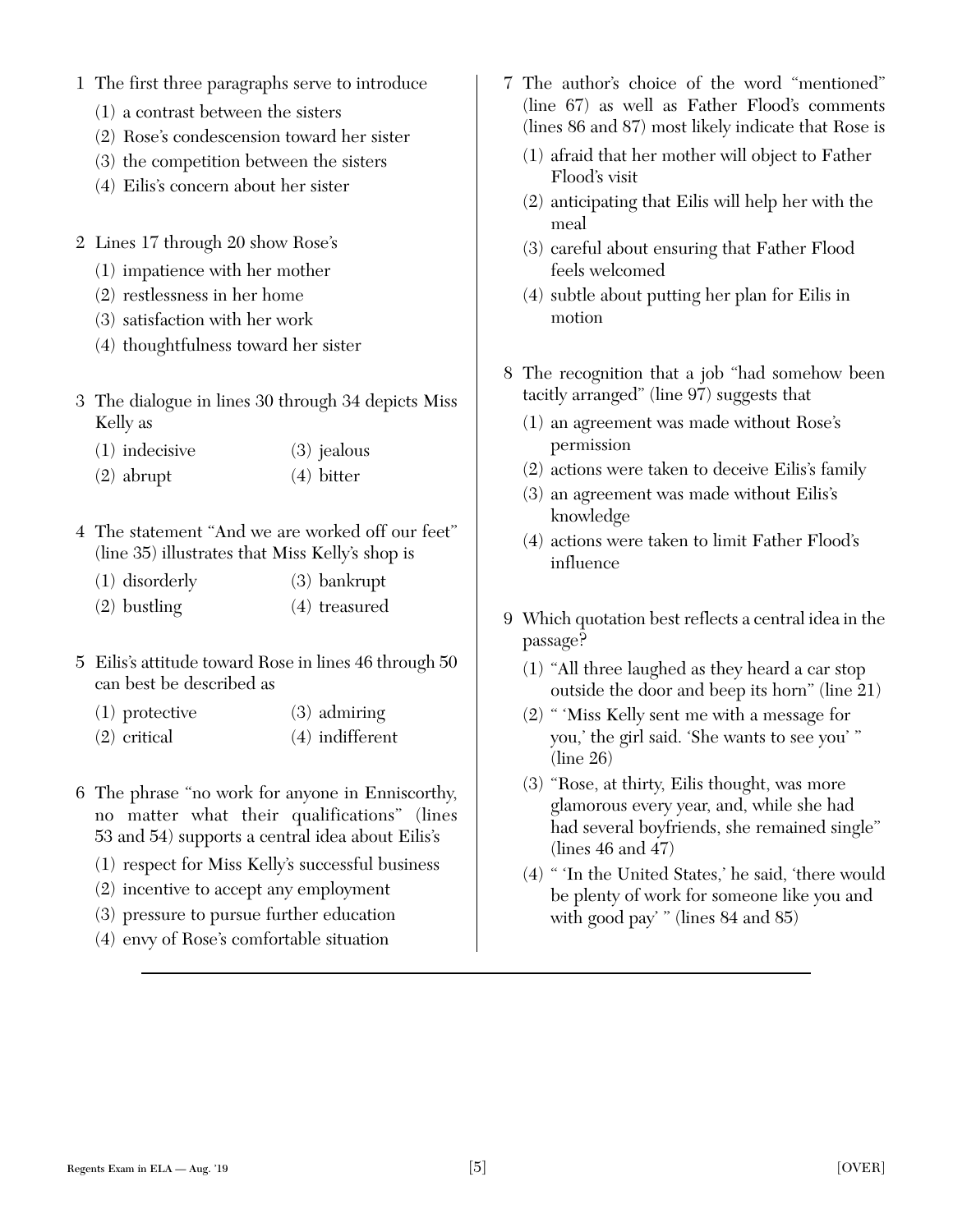## **Reading Comprehension Passage B**

# **Slam, Dunk, & Hook**

Fast breaks. Lay ups. With Mercury's<sup>1</sup> Insignia on our sneakers, We outmaneuvered to footwork Of bad angels. Nothing but a hot Swish of strings like silk Ten feet out. In the roundhouse Labyrinth our bodies Created, we could almost Last forever, poised in midair Like storybook sea monsters. A high note hung there A long second. Off The rim. We'd corkscrew Up & dunk balls that exploded The skullcap of hope & good Intention. Lanky, all hands & feet…sprung rhythm. We were metaphysical<sup>2</sup> when girls Cheered on the sidelines. Tangled up in a falling, Muscles were a bright motor Double-flashing to the metal hoop Nailed to our oak. When Sonny Boy's mama died He played nonstop all day, so hard Our backboard splintered. Glistening with sweat, We rolled the ball off Our fingertips. Trouble Was there slapping a blackjack Against an open palm. Dribble, drive to the inside, & glide like a sparrow hawk. Lay ups. Fast breaks. 5 10 15 20 25 30

We had moves we didn't know 35

<sup>&</sup>lt;sup>1</sup>Mercury — Roman god who acted as a messenger to the gods  $^{2}$ metaphysical — superhuman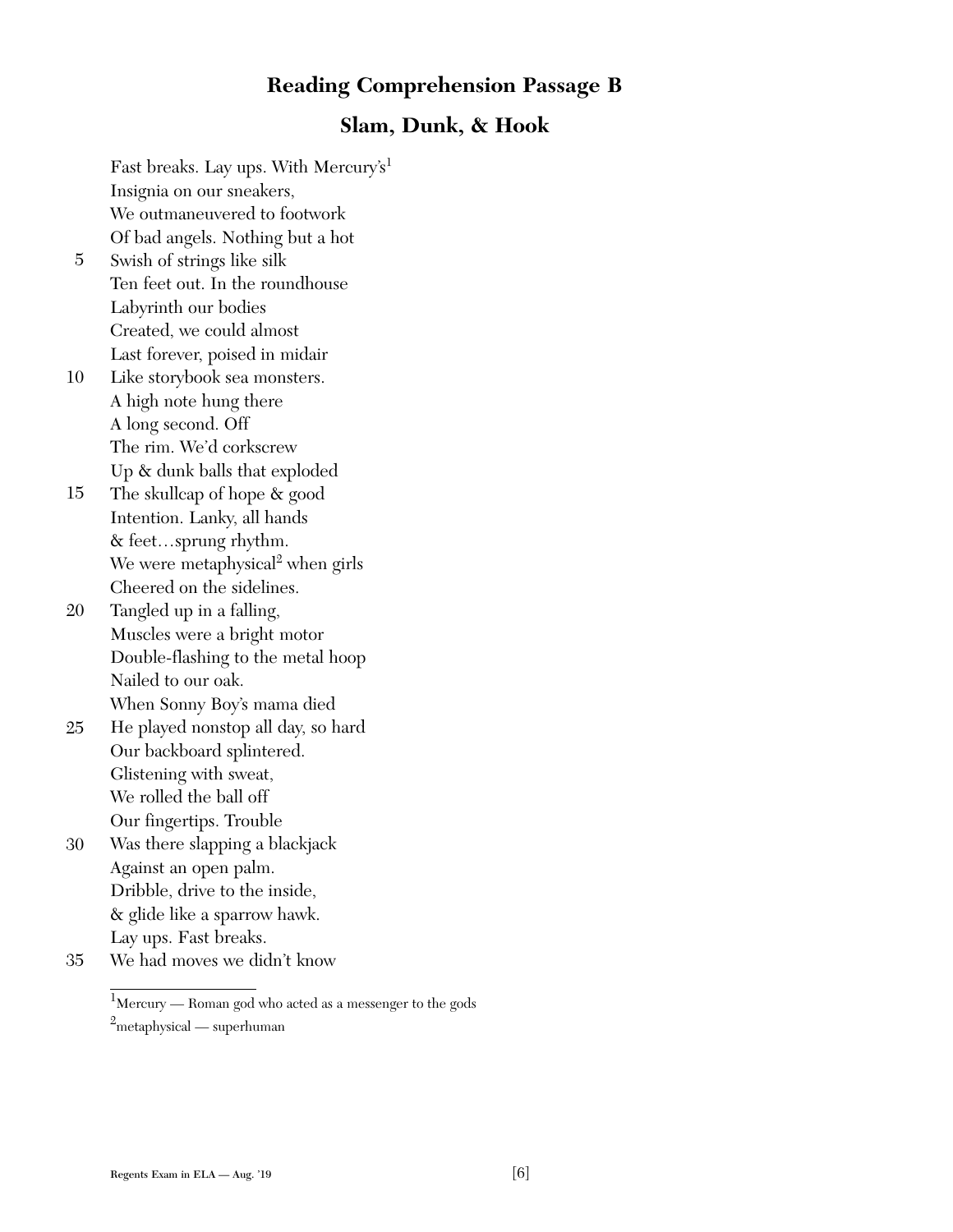We had. Our bodies spun On swivels of bone & faith, Through a lyric slipknot Of joy, & we knew we were Beautiful & dangerous.

> —Yusef Komunyakaa "Slam, Dunk, & Hook" from *Pleasure Dome: New and Collected Poems*, 2004 Wesleyan University Press

- 10 The images in lines 6 through 12 create a sense of
	- (1) youth ending

- (2) anxious movement
- (3) time stopping
- (4) imaginative strategy
- 11 In the context of the poem as a whole, lines 24 through 26 present
	- (1) an example of the players' excitement with the game
	- (2) a shift in the players' expectations
	- (3) a contrast to the players' feelings of invincibility
	- (4) an illustration of the players' skill
- 12 Lines 32 through 36 most clearly reflect the players'
	- (1) competition (3) insecurity
	- (2) agility (4) devotion
- 
- 13 In the context of the poem as a whole, the mythological allusions best reflect the players' sense of being
	- (1) popular (3) competent
	- (2) extraordinary (4) successful
- 14 Which quotation best reflects a central idea of the poem?
	- (1) "We'd corkscrew / Up & dunk balls that exploded" (lines 13 and 14)
	- (2) "We were metaphysical when girls / Cheered on the sidelines" (lines 18 and 19)
	- (3) "Glistening with sweat / We rolled the ball off / Our fingertips" (lines 27 through 29)
	- (4) "Of joy, & we knew we were / Beautiful & dangerous" (lines 39 and 40)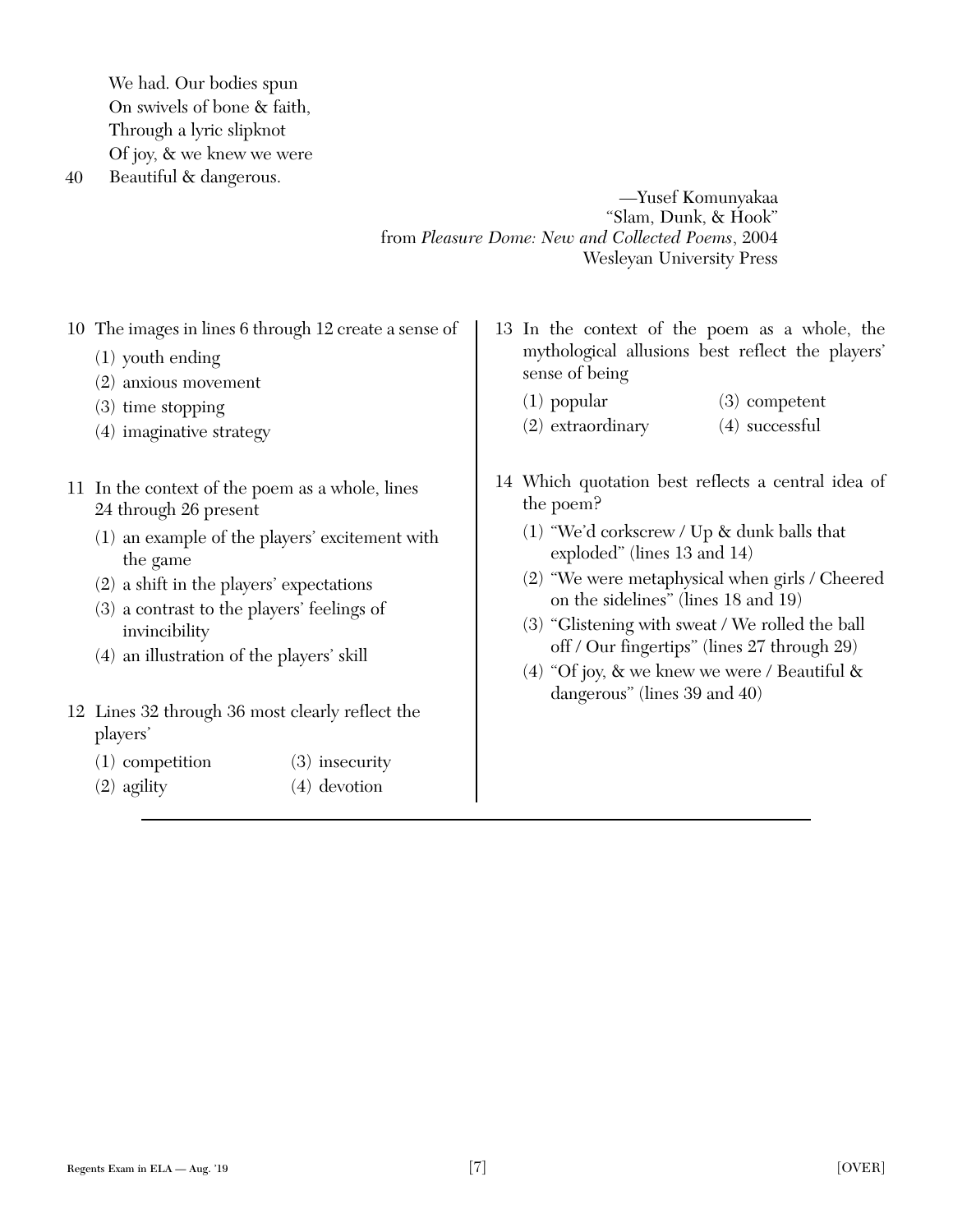## **Reading Comprehension Passage C**

## **How We Make Sense of Time**

"What is the difference between yesterday and tomorrow?" The Yupno man we were interviewing, Danda, paused to consider his answer. A group of us sat on a hillside in the Yupno Valley, a remote nook high in the mountains of Papua New Guinea.<sup>1</sup> Only days earlier we had arrived on a single-engine plane. After a steep hike from the grass airstrip,

we found ourselves in the village of Gua, one of about 20 Yupno villages dotting the rugged terrain. We came all the way here because we are interested in *time*—in how Yupno people understand concepts such as past, present and future. Are these ideas universal, or are they products of our language, our culture and our environment? 5

As we interviewed Danda and others in the village, we listened to what they said about time, but we paid even closer attention to what they did with their hands as they spoke. Gestures can be revealing. Ask English speakers about the difference between yesterday and tomorrow, and they might thrust a hand over the shoulder when referring to the past and then forward when referring to the future. Such unreflective movements reveal a fundamental way of thinking in which the past is at our backs, something that we "leave 10

behind," and the future is in front of us, something to "look forward" to. Would a Yupno speaker do the same? 15

Danda was making just the kinds of gestures we were hoping for. As he explained the Yupno word for "yesterday," his hand swept backward; as he mentioned "tomorrow," it leaped forward. We all sat looking up a steep slope toward a jagged ridge, but as the light faded, we changed the camera angle, spinning around so that we and Danda faced in the opposite direction, downhill. With our backs now to the ridge, we looked over the Yupno River meandering<sup>2</sup> toward the Bismarck Sea. "Let's go over that one more time," we suggested.

- Danda obliged, again using his hands to enliven his explanation. But as we expected, his gestures had changed. As he referred to "yesterday," he now gestured, not backward, but forward. As he explained "tomorrow," he gestured back over his shoulder, up toward the ridge. Inconsistent as these movements may seem, Danda was not confused. His gestures expressed the Yupno way of understanding time, one in which the future is not something in front of you—it is uphill. By having interviewees change sitting positions, we were able 25
- to show that it does not matter whether the slope is in front of you, behind you, to your left or to your right. The Yupno conception of time is not anchored to the body, as the Western one is, but to the world and its contours. By investigating cases such as these, we and other researchers are starting to piece together an answer to a question that has puzzled thinkers for centuries: How are human beings able to make sense of time? 30
- Humans, like creatures ranging from amoebas and bees to mockingbirds and elephants, come with built-in equipment for perceiving some aspects of time, such as the rhythms of night and day, the waxing and waning of the moon, and the turning of the seasons. What separates humans from other animals is that we do not stop at merely sensing time's passage. We tackle time head-on—or at least we try. We dice it into units, even ones that go 35
- beyond what is perceivable, such as milliseconds, or that transcend our life span, such as millennia. We depict time graphically, talk about it ceaselessly and even make gestural models of it in the air as we talk. In short, humans everywhere create and rely on time 40

<sup>1</sup> Papua New Guinea — an oceanic country, north of Australia

 $2^{\circ}$ meandering — winding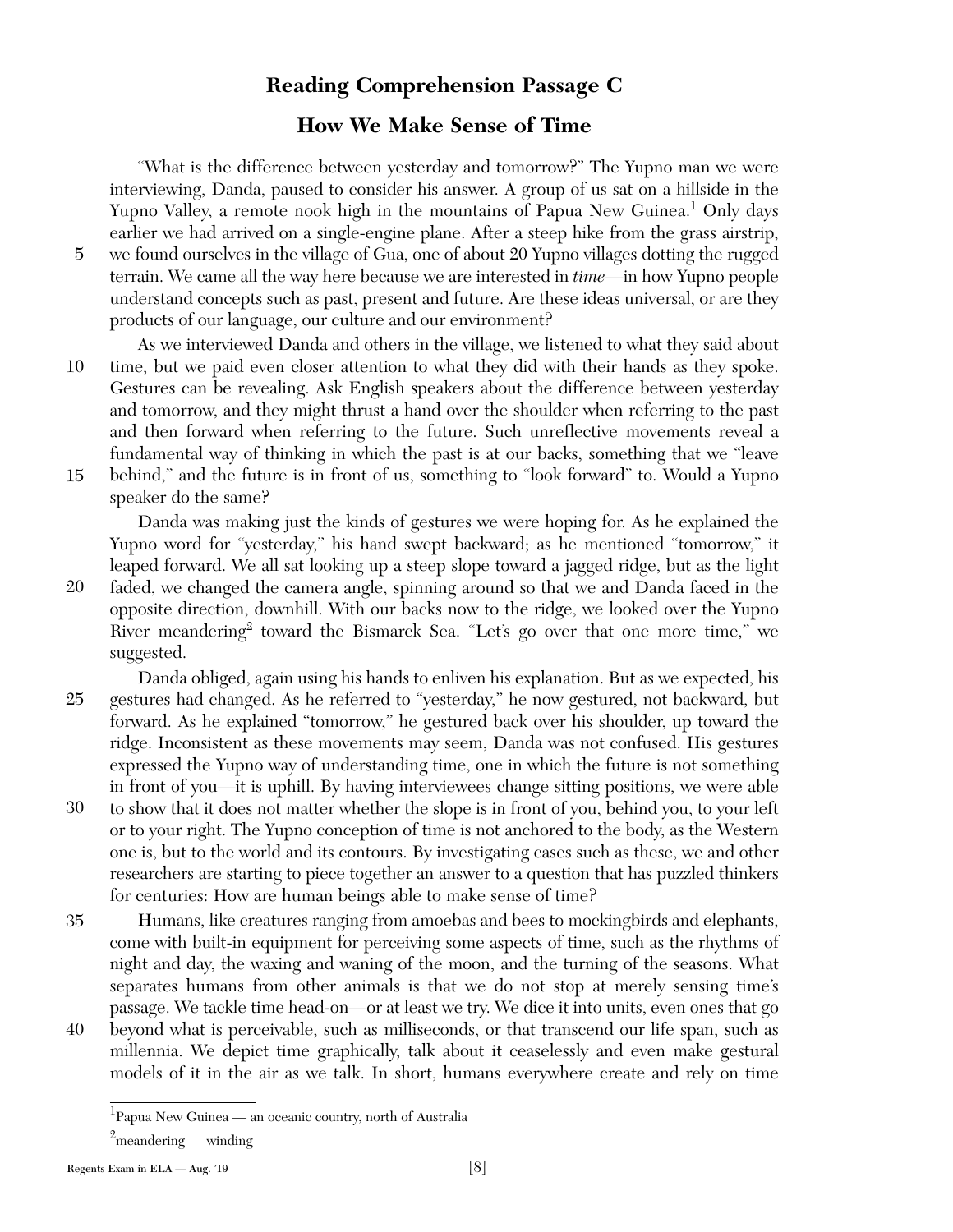concepts—ideas about the nature of time that allow us to make plans, follow recipes, share memories and discuss possible futures.

- But what are our time concepts made of? What is going on in the mind of a speaker of Yupno, or English for that matter, when answering our question about the difference between yesterday and tomorrow? Recent research in cognitive science<sup>3</sup> is uncovering a surprising answer. Across cultures, human time concepts depend, in large part, on metaphor—in particular, on what cognitive scientists call conceptual metaphor, in which we 45
- think about something, in this case time, in terms of something else, in this case space. Thus, we build our understanding of duration, of time's passage and of sequences of events out of familiar spatial ideas such as size, movement and location. The latest findings reveal that this basic "time is like space" metaphor appears to be universal around the world—yet it also takes strikingly different forms from one culture to the next. … 50
- We sometimes imagine ourselves inside the sequence of events, with past, present and future conceptualized as locations where we once were, currently are and will be. This internal perspective on time motivates English expressions such as "the week ahead of us." When we take the external perspective, however, we view the succession of events from the outside, much like watching a lineup of people all moving in one direction. This external perspective motivates phrases such as "a reception follows the ceremony." 55 60

These basic ideas about time are expressed spatially<sup>4</sup> in a dazzling variety of unrelated languages, across cultures that differ in every way imaginable. The idea that temporal<sup>5</sup> sequences are like queues<sup>6</sup> of people is found, for example, in Tamil (India), Maori (New Zealand), Greenlandic (Greenland) and Sesotho (South Africa), where the idea that "spring follows winter" can be expressed as "spring is in the footprints left by winter."

But now we come to a wrinkle. Even as people of all cultures lean on spatial concepts for understanding time, exactly *which* spatial metaphors they use can vary. Take the internal perspective, future-in-front metaphor mentioned earlier, found in English and many other languages. This metaphor was long thought to be universal, but in 2006 members of our

team investigated a striking counterexample in South America. In Aymara, a language spoken high in the Andes, many phrases suggest the opposite metaphor is at work. For example, the expression "a long time ago" could be loosely rendered in Aymara as "a lot of time in front." Analysis of video-recorded interviews with 30 speakers showed conclusively that Aymara speakers gesture according to this future-behind, past-in-front metaphor. The pattern is especially strong among older speakers who do not speak Spanish, which has the future-in-front metaphor common to English and most European languages. … 70 75

The human reliance on spatial metaphors for abstract thinking may have deep evolutionary roots and is not likely to change any time soon. The particular metaphors we lean on, however, are a product of culture—not of biological evolution—and are much more malleable.<sup>7</sup> Literacy is a recent and rapid achievement in the scope of the human saga,

80

but it already has had profound consequences for how people conceptualize<sup>8</sup> time. New

 $3$ cognitive science — the study of the mind and its processes

<sup>4</sup> spatially — with gestures

<sup>&</sup>lt;sup>5</sup>temporal — relating to time

<sup>6</sup> queues — lines of people

<sup>7</sup> malleable — adaptable

<sup>8</sup> conceptualize — form ideas about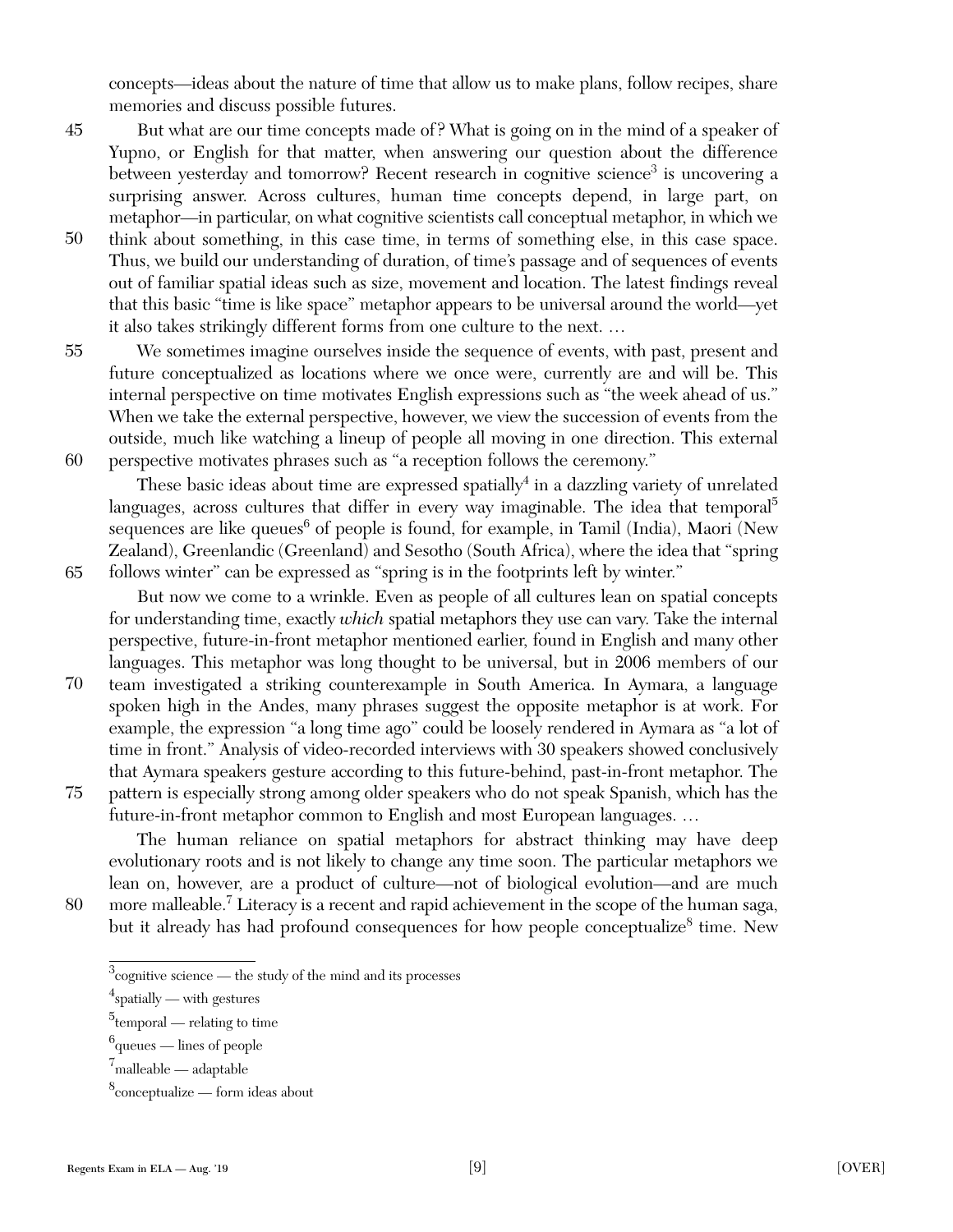spatial metaphors for our dearest abstract concepts will almost certainly enter the picture as our culture evolves. E-mail in-boxes show the most recent items at the top, but text messages go the other way, with the newest at the bottom. And so we must wonder: Which

way will time flow next? 85

—Kensy Cooperrider and Rafael Núñez excerpted from "How We Make Sense of Time" *Scientific American Mind*, November/December 2016

- 15 A primary function of the first paragraph is to introduce
	- (1) a challenge to the author's research
	- (2) the goals of the author's research
	- (3) an ease of accessing the Yupno villages
	- (4) the hardness of life in the Yupno villages
- 16 As used in line 13, the word "unreflective" most nearly means
	- (1) unreliable (3) unconscious
	- (2) unnatural (4) uncertain
- 17 The details in lines 21 through 25 show that the author
	- (1) wanted to influence the way Danda would react
	- (2) had a theory about how Danda would respond
	- (3) needed to complete the interview with Danda before dark
	- (4) had difficulty in communicating instructions to Danda
- 18 Lines 31 and 32 support a central idea by demonstrating
	- (1) a contrast between small and large societies
	- (2) the difference in interpretation between cultures
	- (3) the relationship between language and customs
	- (4) a change in behavior adapted over time
- 19 Which statement best summarizes the information in lines 35 through 37?
	- (1) Nature interferes with creatures' awareness of time.
	- (2) All creatures align their behavior to lunar cycles.
	- (3) Physical size inhibits creatures' adaptations to seasonal change.
	- (4) All creatures have some awareness of time.
- 20 The statements "We tackle time head-on" and "We dice it into units" (line 39) emphasize human attempts to
	- (1) enjoy the passage of time
	- (2) structure the concept of time
	- (3) control the speed of time
	- (4) make efficient use of time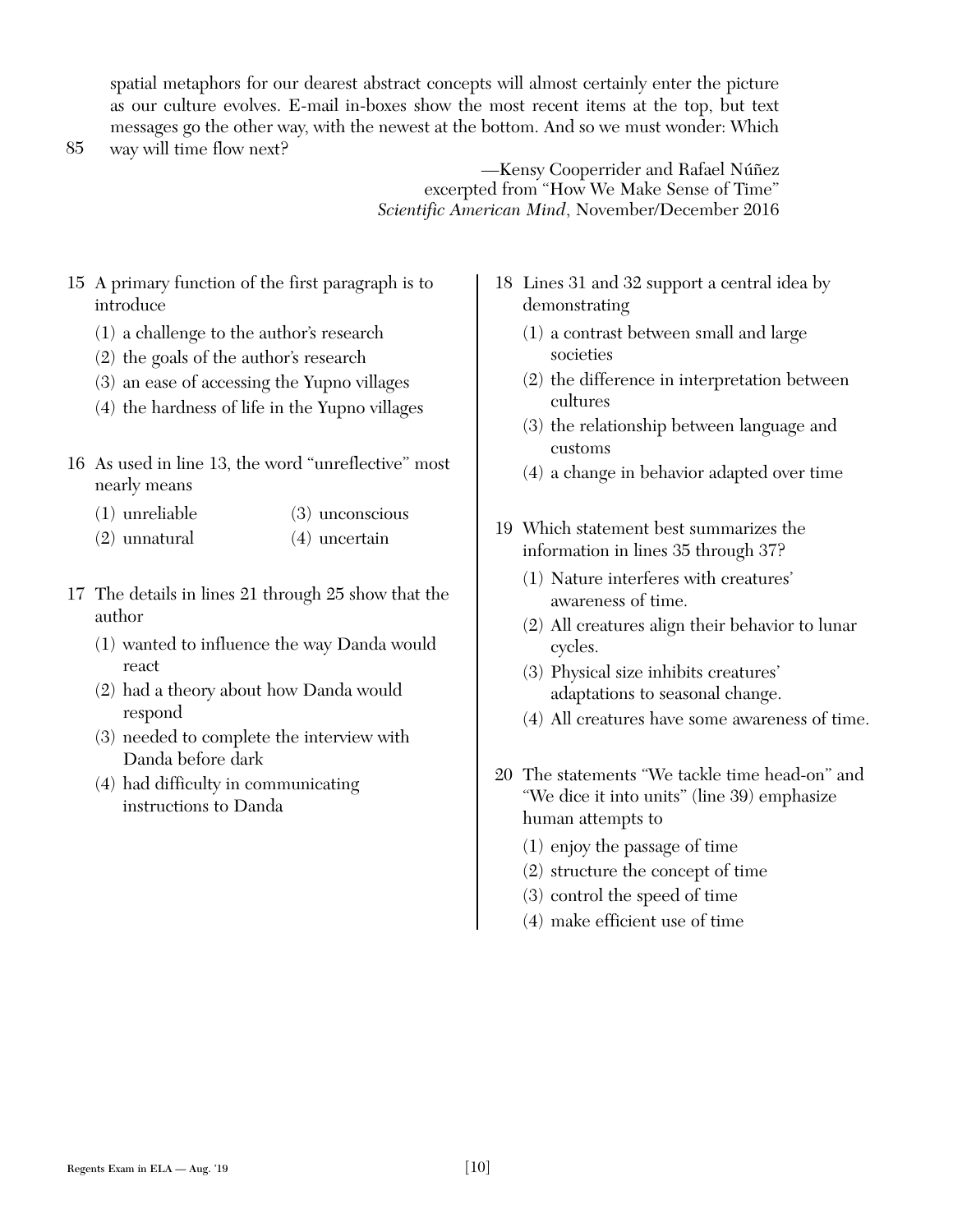- 21 Which word helps clarify the meaning of "transcend" (line 40)?
	- (1) "beyond" (line 40)
	- (2) "milliseconds" (line 40)
	- (3) "span" (line 40)
	- (4) "depict" (line 41)
- 22 Researchers found that humans can best understand time (lines 41 through 54) through
	- (1) examination of philosophical explanations of change
	- (2) observation of the regularity in daily schedules
	- (3) using figurative language to express complex ideas
	- (4) recording the beginning, ending, and duration of events
- 23 The text is developed primarily through the use of
	- (1) point counterpoint
	- (2) detailed examples
	- (3) parallel structure
	- (4) chronological sequence
- 24 Which quotation reflects a central idea of the text?
	- (1) "By having interviewees change sitting positions, we were able to show that it does not matter whether the slope is in front of you, behind you, to your left or to your right" (lines 29 through 31)
	- (2) "Recent research in cognitive science is uncovering a surprising answer" (lines 47 and 48)
	- (3) "The latest findings reveal that this basic 'time is like space' metaphor appears to be universal around the world—yet it also takes strikingly different forms from one culture to the next" (lines 52 through 54)
	- (4) "New spatial metaphors for our dearest abstract concepts will almost certainly enter the picture as our culture evolves" (lines 81 through 83)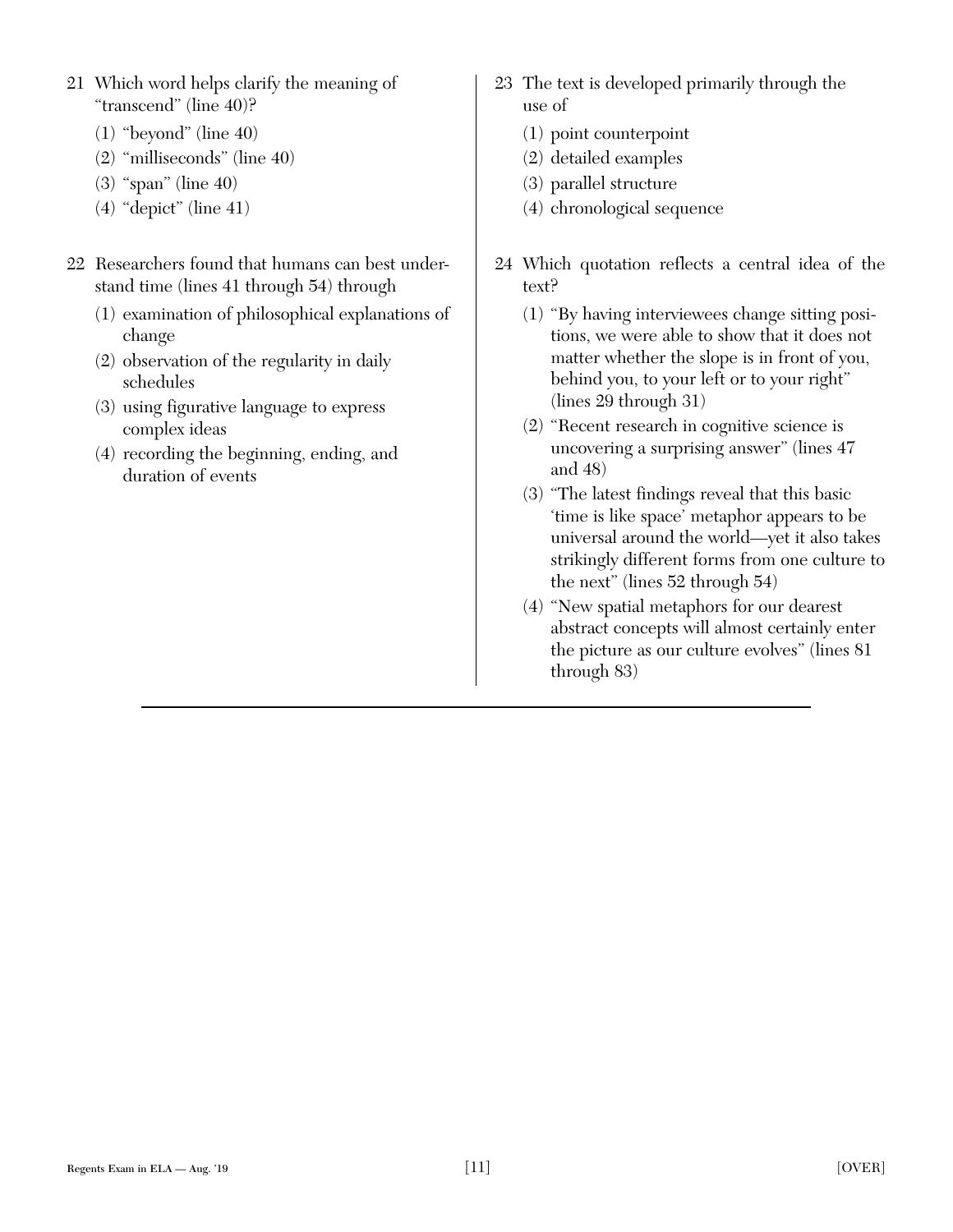# **Part 2**

# **Argument**

**Directions:** Closely read each of the *four* texts provided on pages 13 through 20 and write a source-based argument on the topic below. You may use the margins to take notes as you read and scrap paper to plan your response. Write your argument beginning on page 1 of your essay booklet.

**Topic:** Should plastic shopping bags be banned?

**Your Task:** Carefully read each of the *four* texts provided. Then, using evidence from at least *three* of the texts, write a well-developed argument regarding whether or not plastic shopping bags should be banned. Clearly establish your claim, distinguish your claim from alternate or opposing claims, and use specific, relevant, and sufficient evidence from at least *three* of the texts to develop your argument. Do *not* simply summarize each text.

## **Guidelines:**

## **Be sure to:**

- Establish your claim regarding whether or not plastic shopping bags should be banned
- Distinguish your claim from alternate or opposing claims
- Use specific, relevant, and sufficient evidence from at least *three* of the texts to develop your argument
- Identify each source that you reference by text number and line number(s) or graphic (for example: Text 1, line 4 or Text 2, graphic)
- Organize your ideas in a cohesive and coherent manner
- Maintain a formal style of writing
- Follow the conventions of standard written English

## **Texts:**

- Text 1 The Right Chemistry: Ban Plastic Bags? It's Not So Simple
- Text 2 The Effects of Plastic Bags on Environment
- Text 3 Should Cities Ban Plastic Bags?
- Text 4 The Economic Effect of Plastic Bag Bans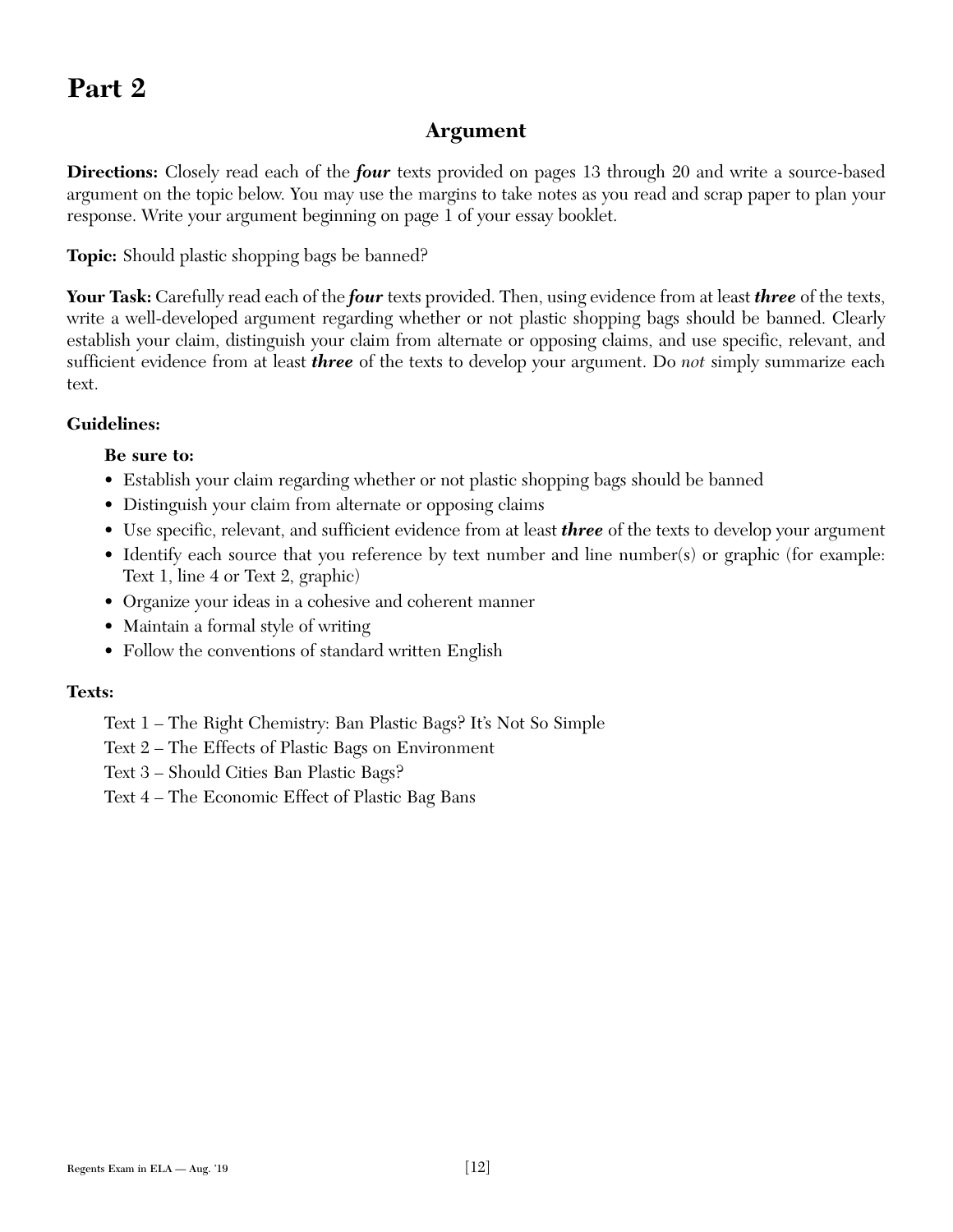#### **The Right Chemistry: Ban Plastic Bags? It's Not So Simple**

…There's no question that plastic bags are a symbol of our throw-away culture and are an inviting target for scorn, because they are a visible sign of pollution. They can be seen fluttering from trees, floating in that much publicized patch of plastic detritus<sup>1</sup> in the middle of the Pacific Ocean and clogging sewers in parts of Asia. But the bags don't dive into the ocean, jump into sewers or take flight without help. Human help. We are the real problem. With proper recycling, reuse or disposal, benefits can outweigh risks.

5

What then are the perceived risks? Arguments usually revolve around the bags being made from oil, a non-renewable resource, the plastic being non-biodegradable,<sup>2</sup> the bags taking up space in landfills, the bags being unnecessary because of ready replacement by

- paper or reusable bags, and the bags leaving a large carbon footprint.<sup>3</sup> Disposable bags are made of high-density polyethylene, which is manufactured from ethylene derived either from petroleum or natural gas. In Canada, the source is usually ethylene made from ethane, a component of natural gas that otherwise is commonly burned off. 10
- Plastic bags do not biodegrade in a landfill, as we are often told. This is true, but modern landfills are designed to have a low oxygen environment to prevent biodegradation that would result in the formation of methane, a greenhouse gas. The purpose of a landfill is to seal in the contents and prevent substances from leaching<sup>4</sup> out. Since plastic bags are highly compressible, they take up very little volume in landfills. In any case, plastic shopping bags are estimated to make up less than 1 percent of litter. 15
- Paper shopping bags do not biodegrade in a landfill either and because of their greater mass they are a greater burden on the waste stream. Paper manufacture is an energy intensive process and requires the use of many chemicals. Cradle to grave calculations generally show that plastic bags have a lower carbon footprint than paper bags. "Biodegradable" bags are a marketing scheme; they don't degrade under normal conditions. 20
- But why should we make an issue of plastic versus paper? Why not rely on reusable bags? Here too, the issue is not as simple as it seems. A cotton bag would have to be used about 130 times in order to have a carbon footprint that is less than that of a plastic bag. Growing cotton requires more pesticides than most crops and processing and transport require a great deal of energy. If the plastic bag is reused to line your garbage can, a cotton bag would have to be used over 300 times to have a lower global warming potential. 25 30

Reusable plastic bags are often made of laminated plastics and are not recyclable. Depending on the type of plastic, whether low density polyethylene, or non-woven polypropylene, a reusable bag would have to be used at least 10-20 times before it becomes more environmentally friendly than a disposable bag. There is also the issue of contamination if reusable bags are not cleaned properly. A warm trunk is an excellent incubator for bacteria originating from that trace of meat juice left in the bag.

If not reused for that next trip to the grocery store, or for lining garbage bins, or for collecting garbage in a car, or for picking up after pets, or for covering food in the fridge, disposable plastic bags are eminently recyclable into plastic lumber, trash cans, containers and new plastic bags.

1 detritus — debris

35

 $^{2}$ non-biodegradable — unable to break down

 $3$  carbon footprint — the amount of greenhouse gas associated with a product

<sup>&</sup>lt;sup>4</sup>leaching — leaking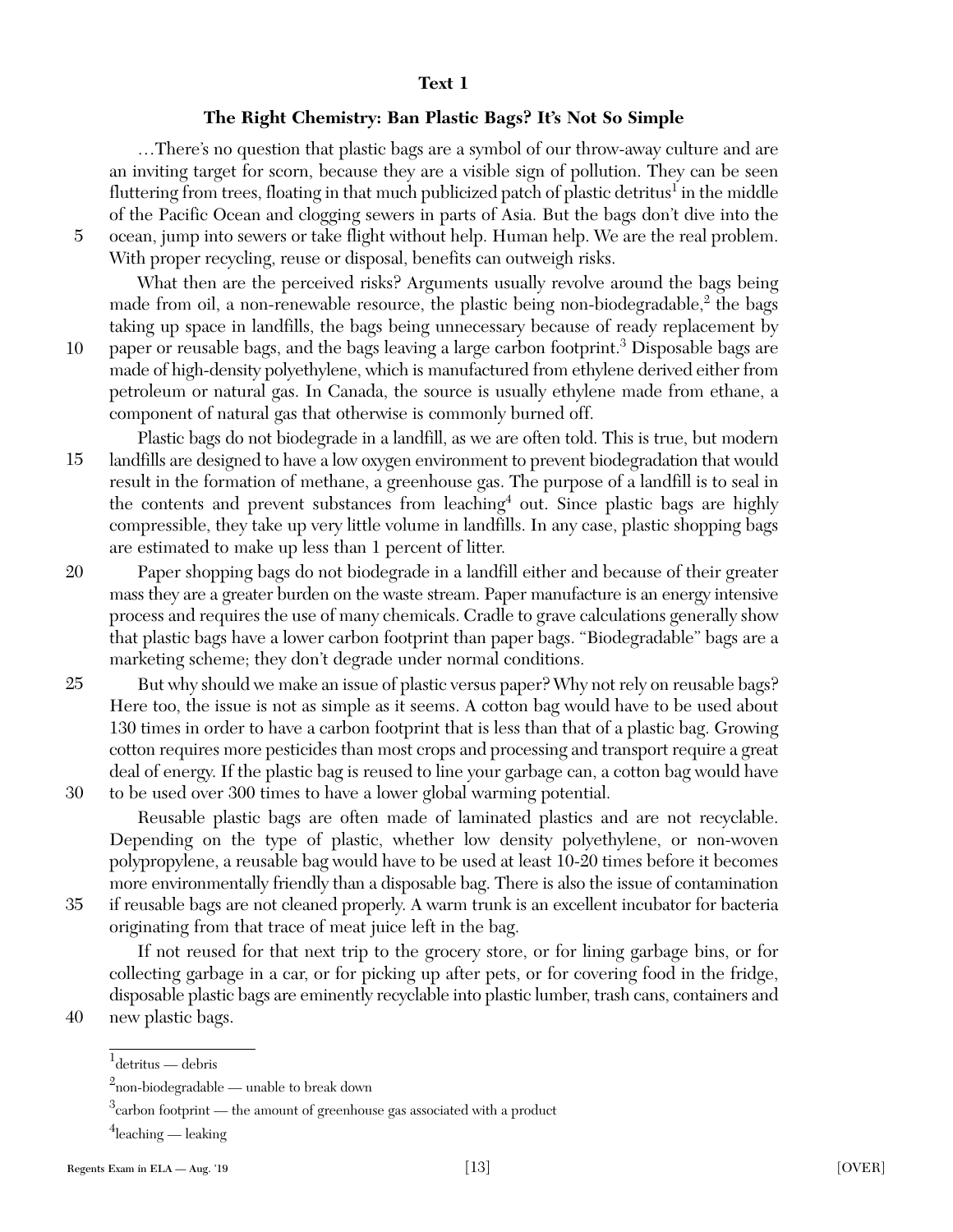Many municipalities<sup>5</sup> and even countries have banned the giveaway of plastic bags or have introduced fees for them. That has resulted in the use of more paper bags, not an environmental plus, and an increase in the sales of plastic bags for garbage bins. …

> —Joe Schwarcz excerpted from "The Right Chemistry: Ban Plastic Bags? It's Not So Simple" http://montrealgazette.com, March 25, 2016

 $^5$ municipalities — communities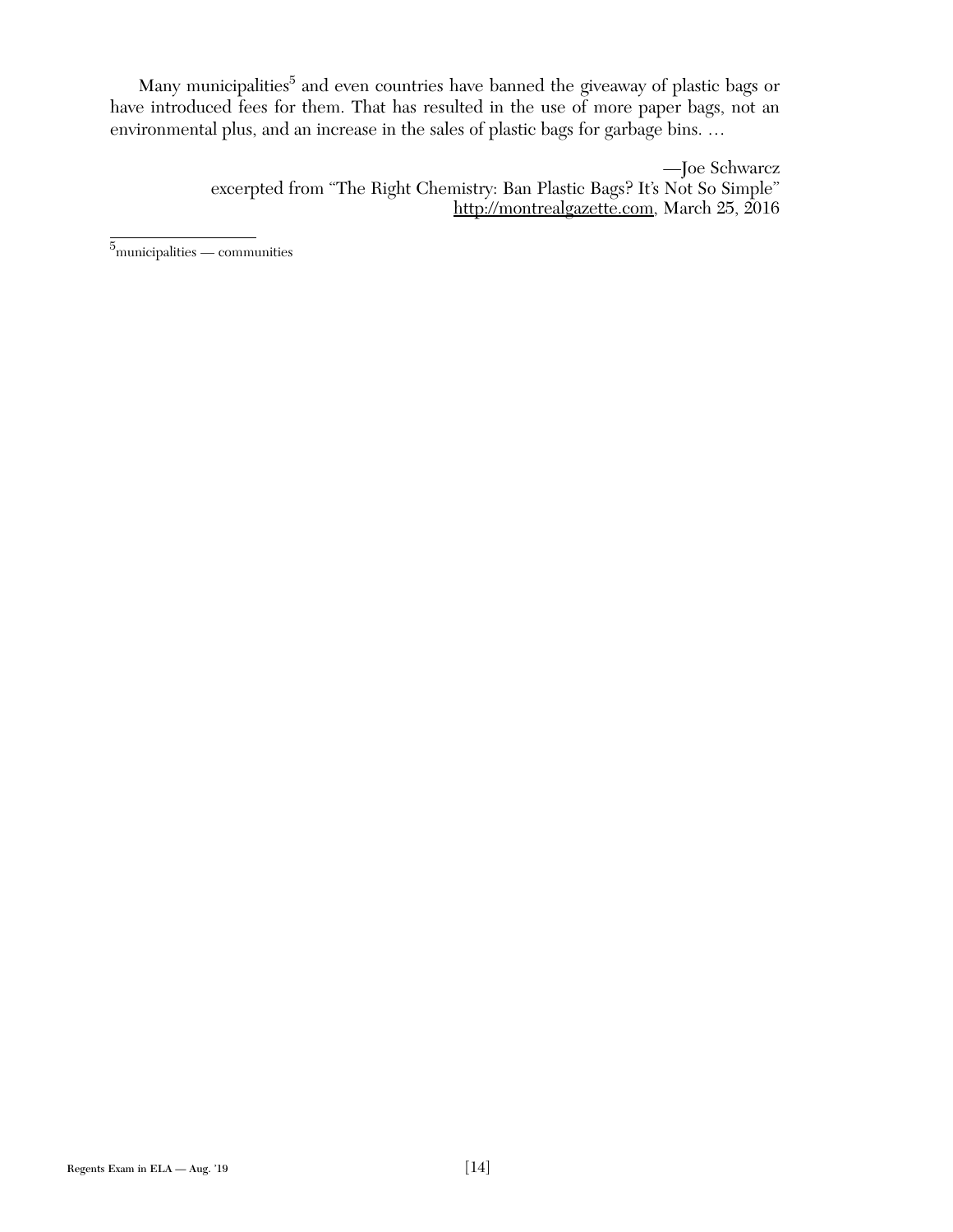#### **The Effects of Plastic Bags on Environment**

…There is no way to strictly limit the effects of plastic bags on the environment because there is no disposal method that will really help eliminate the problem. While reusing them is the first step, most people either don't or can't based on store policies. They are not durable enough to stand up to numerous trips to the store so often the best that citizens can do is reuse them when following pooper scooper laws.

The biggest problem with this is that once they have been soiled, they end up in the trash which then ends up in the landfill or burned. Either solution is very poor for the environment. Burning emits toxic gases that harm the atmosphere and increase the level of  $\rm VOCs^1$  [Volatile Organic Compounds] in the air while landfills hold them indefinitely as part of the plastic waste problem throughout the globe.

10

5

Even when citizens try to manage their plastic bag disposal, wind plays a role in carrying them away as litter. This litter is not biodegradable and thus where it lands it tends to stay for a long period of time. A bag that is eventually ripped to shreds from high winds or other factors doesn't disappear but instead is spread in smaller amounts throughout the area. This can cause more problems as these smaller pieces are carried away through storm drains and

15

20

30

One of the greatest problems is that an estimated 300 million plastic bags end up in the Atlantic Ocean alone. These bags are very dangerous for sea life, especially those of the mammal variety. Any hunting mammal can easily mistake the size, shape, and texture of the plastic bag for a meal and find its airway is cut off. Needless deaths from plastic bags

are increasing every year. …

often end up in the waterways. …

The environmental balance of the waterways is being thrown off by the rate of plastic bags finding their way into the mouths and intestinal tracts of sea mammals. As one species begins to die off at an abnormal rate, every other living organism in the waterway is impacted. There are either too many or too few and changes within the environment continue to kill off yet

more organisms. 25

The indefinite period of time that it takes for the average plastic bag to break down can be literally hundreds of years. Every bag that ends up in the woodlands of the country threatens the natural progression of wildlife. Because the breakdown rate is so slow the chances that the bag will harmlessly go away are extremely slim. Throughout the world plastic bags are responsible for suffocation deaths of woodland animals as well as inhibiting soil nutrients.

The land litter that is made up of plastic bags has the potential to kill over and over again. It has been estimated that one bag has the potential to unintentionally kill one animal per every three months due to unintentional digestion or inhalation. If you consider the number of littered plastic bags ranges from 1.5 million to 3 million depending on location, this equals a lot of ecosystem-sustaining lives lost. … 35

While it's a noble thought to place the plastic bags in the recycling bin every week, studies have proven that there are very few plants that actually recycle them. Most municipalities

either burn them or send them off to the landfill after sorting. This is because it can be expensive to recycle this type of plastic. It doesn't melt down easily and is often not realistically able to be reused from its original form without considerable overhaul to the facility. 40

<sup>&</sup>lt;sup>1</sup>VOCs — carbon-based chemicals that easily become a vapor or gas at room temperature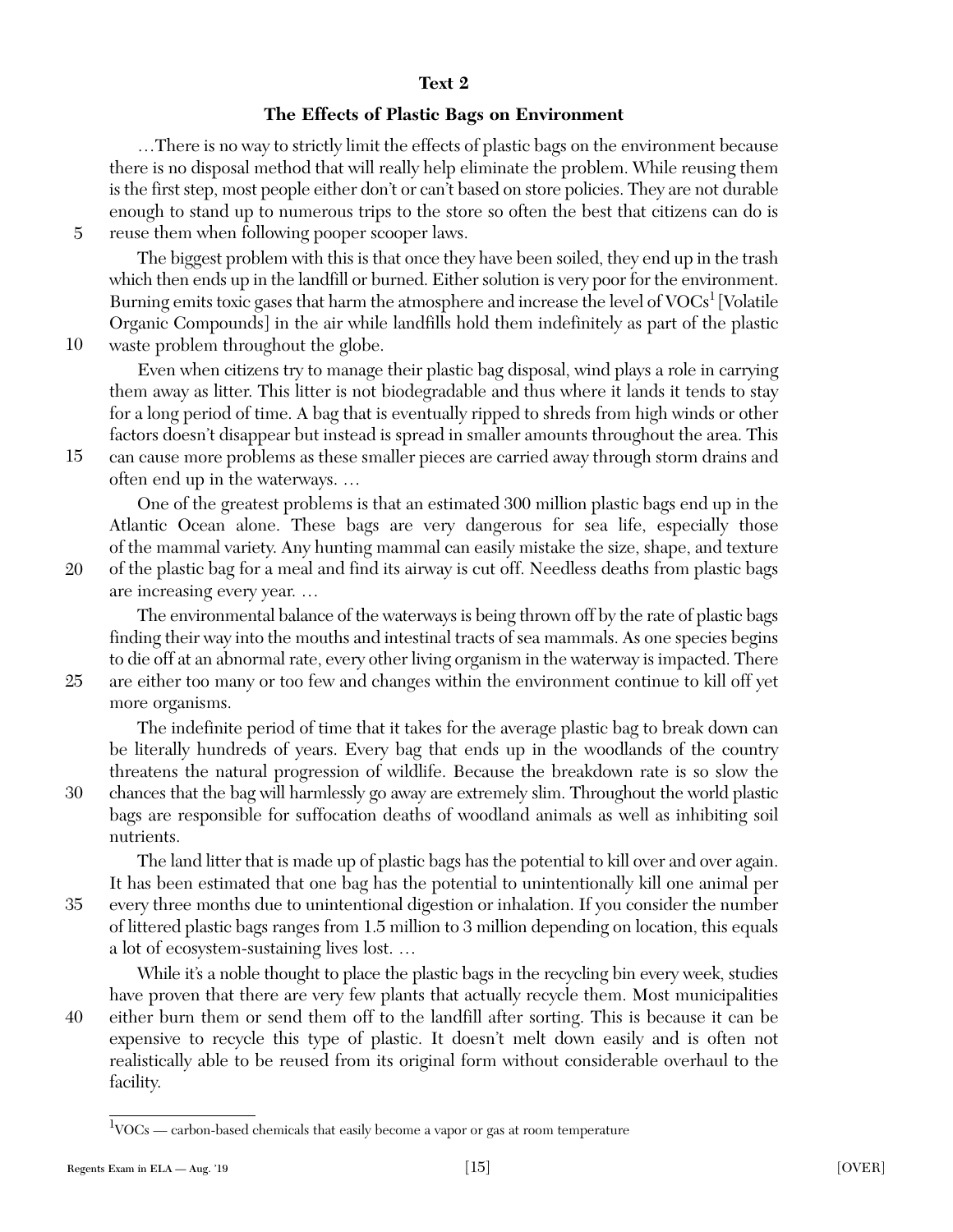The premise of recycling these bags is nice. Yet funding for the upgrades just has not happened and thus less than 1% of all bags sent to recycling plants worldwide end up in the recycling project. Most are left to become a pollution problem in one way or another. … 45

> —Jamey Wagner excerpted and adapted from "The Effects of Plastic Bags on Environment" www.healthguidance.org, 2017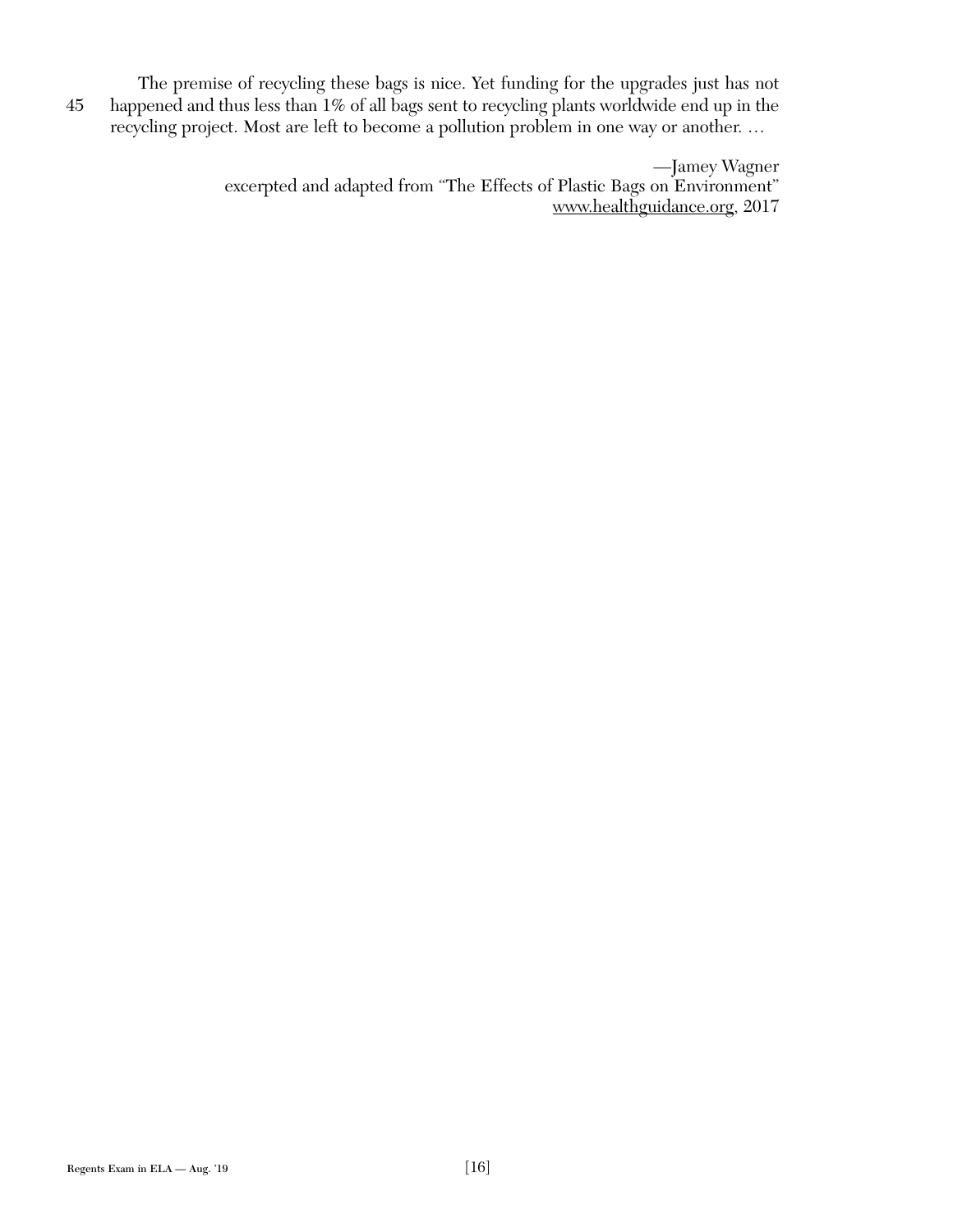#### **Should Cities Ban Plastic Bags?**

*This excerpt from a Wall Street Journal article includes a journalist's introduction to the plastic bag ban issue and the viewpoints of an environmental expert, Todd Myers, against the ban.*

Plastic bags are one of the most common items in everyday life. And they are at the heart of a fight raging in municipalities world-wide.

Many cities around the globe have already banned the ubiquitous<sup>1</sup> bags from stores, and activists are pushing for bans elsewhere. They argue that cities must spend vast sums to clean up the bags and the damages caused by them, money that's better spent elsewhere. Not to

mention that plastic bags are a blight on the environment, polluting waterways and other natural areas and killing off animals. Banning plastic bags, the activists say, will redirect funds to infrastructure $^2$  and spur entrepreneurial $^3$  efforts to come up with alternatives to plastic.  $\ldots$ 5

But there's no evidence that banning bags helps the environment—and plenty of evidence that it may actually hurt. Bans yield little benefit to wildlife while increasing carbon emissions<sup>4</sup> and other unhealthy environmental effects. 10

#### **Little Harm to Wildlife**

15

20

Let's go through the arguments for banning bags. Ban backers cite impacts on marine life, but they consistently sidestep the actual data. The National Oceanic and Atmospheric Administration, for one, says there are currently no published studies about how many marine mammals die because of marine debris. Meanwhile, other sources of marine debris, such as discarded fishing gear, are recognized as a danger to sea life. Why the frenzy over *one*  source—plastic bags—in the absence of evidence?

As for the pollution caused by plastic bags, consider a study by Ospar, the European organization working to protect the marine environment. The study found plastic shopping bags represented less than 3% of marine litter on European beaches, a figure that includes scraps of plastic from shredded bags.

Meanwhile, the claim that municipalities spend a substantial amount of their trash budget, let alone millions of dollars, on picking up plastic bags is hard to believe. In many cases, these claims are guesses by advocates instead of data based on actual studies, and cost

is often thrown in as a justification after bans are enacted for political reasons. … 25

Some ban supporters claim plastics harm human health, even when studies from organizations like the Environmental Protection Agency, the Centers for Disease Control and Prevention, and Pacific Northwest National Labs show these claims are false or exaggerated.

Consider a study from the U.K. Environment Agency that found plastic grocery bags have the lowest environmental impact in "human toxicity" and "marine aquatic toxicity" as well as "global-warming potential" even after paper bags are used four times and reusable cotton bags are used 173 times. Why? Largely because paper and cotton bags come from crops that require fertilizer, pesticides, herbicides and the like. 30

<sup>1</sup> ubiquitous — found everywhere

 $\frac{2}{3}$ infrastructure — fundamental facilities and structures, such as roads, bridges, and power supplies

<sup>3</sup> entrepreneurial — business leadership

<sup>4</sup> carbon emissions — greenhouse gases released into the atmosphere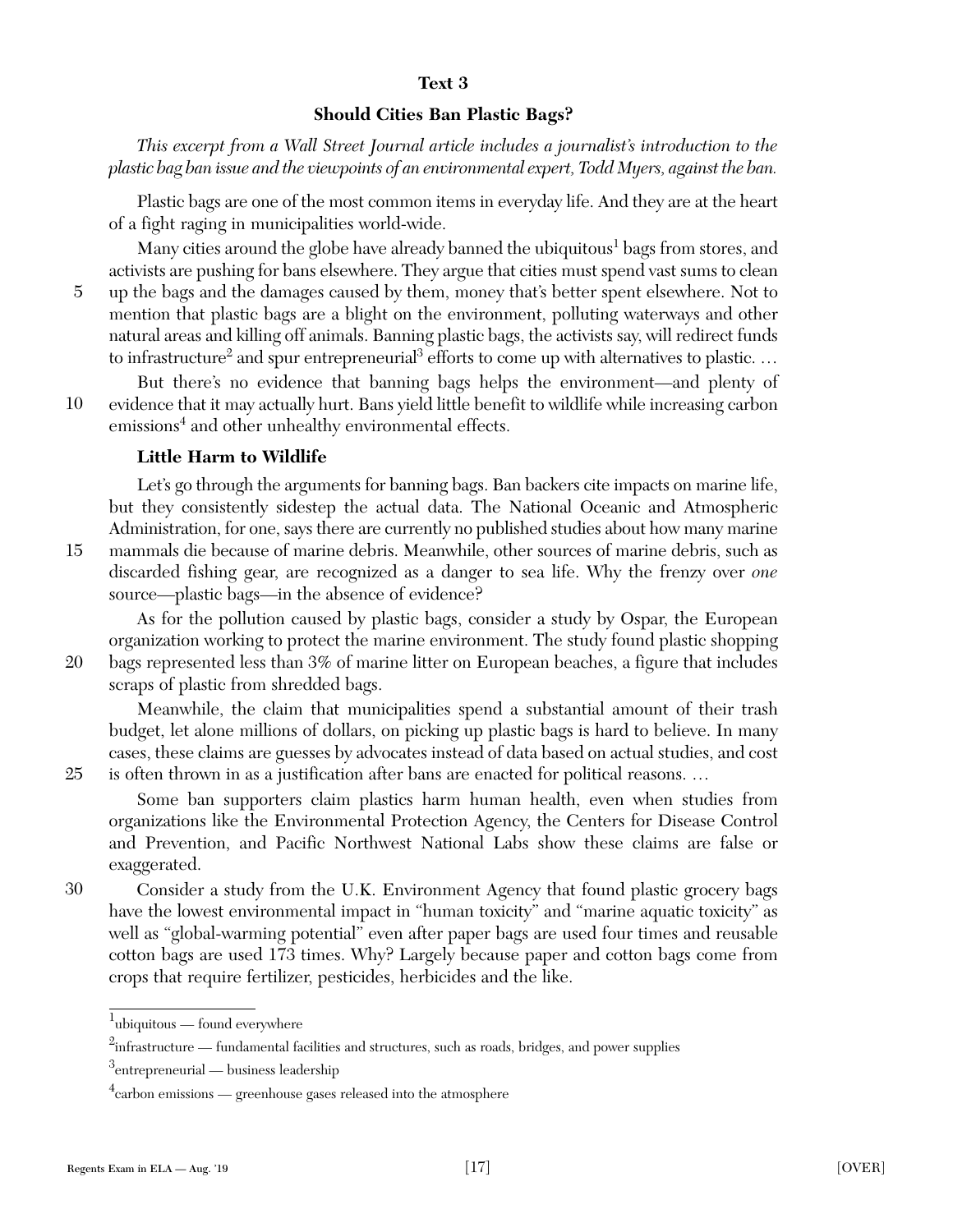#### **Environmental Effects**

Critics also say that ban opponents ignore the environmental impact of bags over the course of their lifetime. But many studies do just that. The U.K. Environment Agency's study, for instance, compared the energy expended in creating, using and disposing of plastic, paper and reusable bags to arrive at its figures. Consumers would have to use a cotton bag 173 times before they match the energy savings of one plastic bag, assuming 40% of bags are reused—a percentage that's actually *lower* than the rate in some cities. 40 35

Some critics say we need to ban bags because voluntary take-back programs don't work. But the point of the programs is simply to reuse bags, and consumers *already* reuse bags to hold garbage or pick up after pets.

As for the idea that plastic bags cost consumers more, the reason grocery stores use plastic instead of paper or other bags is that they cost less and hold more. Reusable bags are even more expensive. 45

#### **Let's Be Honest**

…Weighing the costs and benefits makes it clear that banning plastic bags yields little benefit at very high cost. Unfortunately, the political symbolism of banning the bags is powerful. It is often easier to ignore the science that indicates such bans may actually harm the environment than to make an honest effort to weigh these issues. All of this is why plasticbag bans are more about environmental image than environmental benefit.

> —excerpted from "Should Cities Ban Plastic Bags?" www.wsj.com, October 8, 2012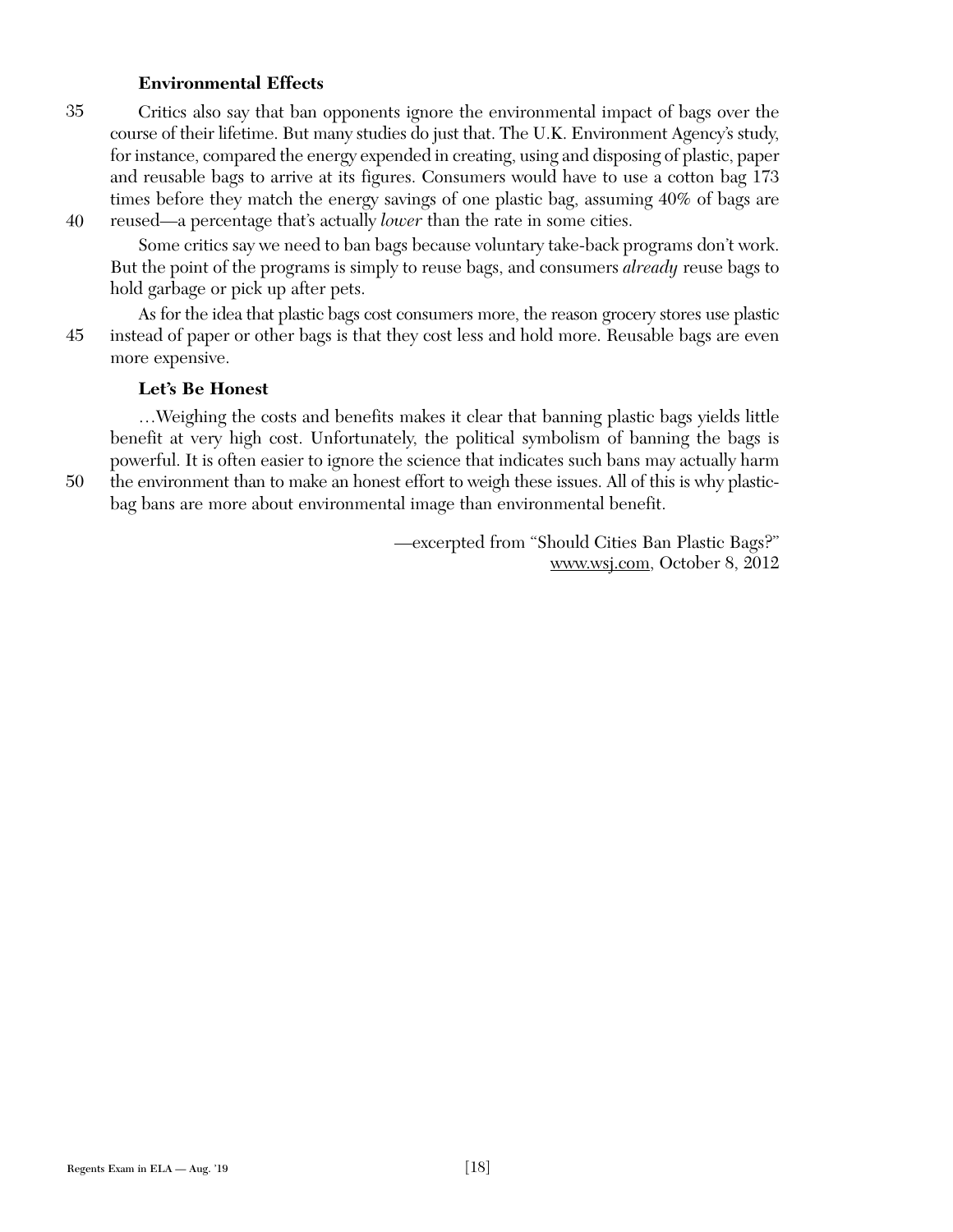#### **The Economic Effect of Plastic Bag Bans**

A study from the National Center for Policy Analysis [NCPA] claims that a ban on plastic bags used by grocers and retailers can negatively impact sales in the ban area and increase sales among stores just outside the bag ban region. …

During a one-year period, before and after the ban, the majority of stores surveyed in areas with a ban reported an overall average sales decline of nearly 6%. While the majority of respondents surveyed in areas without a ban reported an overall average sales growth of 9%. … 5

The NCPA survey said that stores under the bag ban also experienced a 10% reduction in employment, while employment in stores outside of the ban slightly increased. [NCPA senior fellow, Pamela] Villarreal said that was particularly "alarming."

"We often hear about the environmental effects of plastic bags, but the economic effects are generally ignored," she said. "When you think about the unemployment rate in this country, any negative impact on employment is something to take notice of."

The U.S. plastic bag manufacturing and recycling sector employs more than 30,000 workers in 349 communities across the nation, according to the American Progressive Bag Alliance, an organization representing the plastic bag manufacturing and recycling sector. … 15

Leila Monroe, staff attorney for the oceans program at the Natural Resources Defense Council (NRDC), looks at the impact on jobs in a different way. She said bag bans provide an opportunity for the industry to innovate.

"They can pull together and look at how they can design better products that are truly durable and easily recyclable," Monroe said. "I have no doubt that if the industry put in the time and investment to retool operations, they can ensure there aren't job losses, but instead work on ways to move the industry forward." 20

#### **Plastic bag alternatives**

10

As paper bags are starting to also get listed on the ban list, more attention is now focused on reusable bags. Reusable shopping bags can be made from fabric, woven synthetic fibers, or even polypropylene. 25

Vincent Cobb, founder of Reuseit.com, first launched the site in 2003 to offer alternatives to single-use plastic shopping bags. The site then expanded to include all types of reusable products. …

Brad Nihls, VP [Vice President] of operations for Reuseit.com, said the company is all too aware that the reusable bag market is flooded with cheap quality, green-washing<sup>1</sup> products. He said the company warns customers about looking out for cheaply made reusable shopping bags. 30

"One item of concern with reusable shopping bags are the very cheap reusables that are often given away during promotions or selling at grocery stores for 99 cents," he said. "The concern here is that while they are marketed as reusable shopping bags, they really are just a glorified disposable bag, which we feel is even more damaging than the single-use plastic shopping bags." … 35

When it comes to plastic shopping bag bans, Nihls said the company doesn't view bans as a big "windfall" for the company. … 40

<sup>&</sup>lt;sup>1</sup>green-washing — falsely claiming that a product is environmentally friendly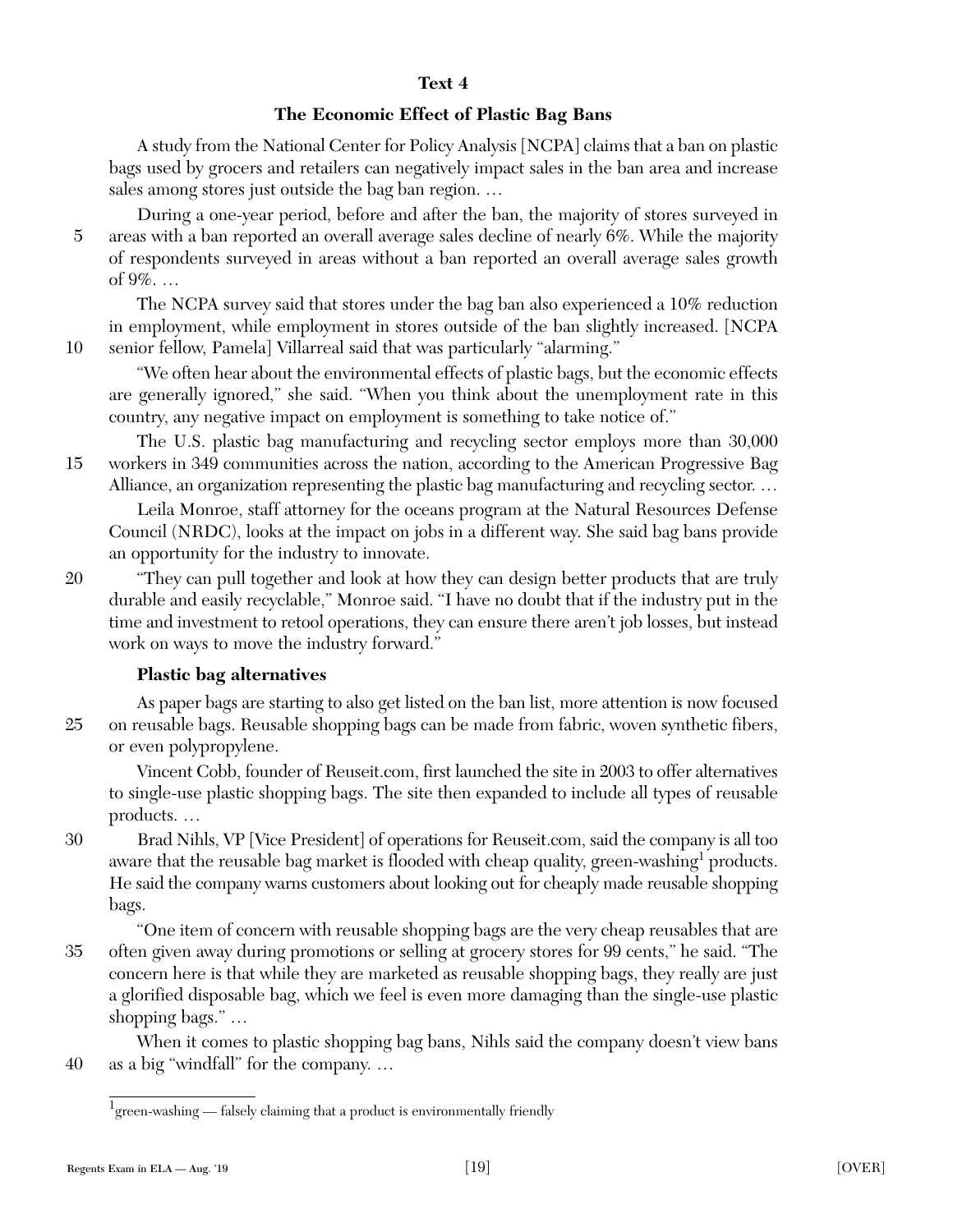Some reports state that plastic bags are responsible for less than 1% of all litter. For instance, litter audit data from major Canadian municipalities show that plastic shopping bags are less than 1% of litter. In San Francisco, surveyors found that plastic bags consisted of 0.6% of the city's litter before a local ban was enacted.

45

What can be lost in the debate between bans, taxes and consumer choice at the checkout, is the fact that plastic shopping bags are fully recyclable, when disposed of properly.

Still, a study conducted by Boustead Associates found that only 5.2% of plastic bags are recycled. …

However, plastic bag recycling requires a different type of infrastructure than plastic bottles and containers. It's been reported that when people put plastic bags in their curbside bin, it has the potential to clog machines at the recycling facilities. 50

"The problem with plastic bags is that they are extremely difficult, if not almost impossible, to recycle," Monroe said. "At municipality recycling facilities, plastic bags have to be removed because the lightweight thin film can impact the recycling process." …

55

Recycling plastic bags can be turned into raw materials for fencing, decking, building and construction products, shopping carts and new bags, according to the American Chemistry Council.

Monroe points out that the 5% recycling of bags is still the current and, potentially, future reality.

"There's just a large number of bags available where there is no incentive really to recycle them," she said. "In contrast when bag bans and fees are put in place, they show it's working to reduce waste." … 60

> —Heather Caliendo excerpted and adapted from "The Economic Effect of Plastic Bag Bans" www.npr.com, February 6, 2013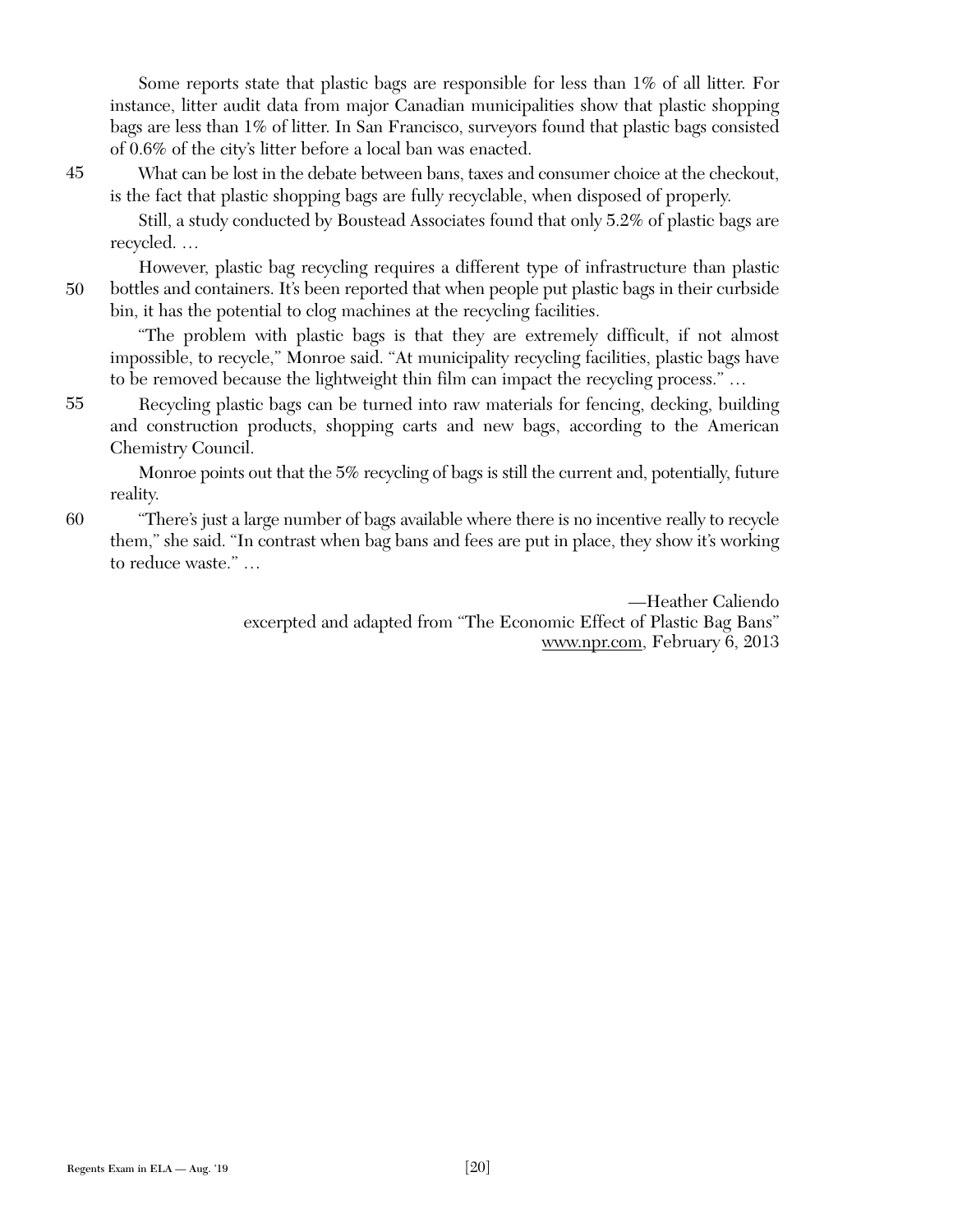# **Part 3**

# **Text-Analysis Response**

Your Task: Closely read the text provided on pages 22 and 23 and write a well-developed, text-based response of two to three paragraphs. In your response, identify a central idea in the text and analyze how the author's use of *one* writing strategy (literary element or literary technique or rhetorical device) develops this central idea. Use strong and thorough evidence from the text to support your analysis. Do *not* simply summarize the text. You may use the margins to take notes as you read and scrap paper to plan your response. Write your response in the spaces provided on pages 7 through 9 of your essay booklet.

## **Guidelines:**

## **Be sure to:**

- Identify a central idea in the text
- Analyze how the author's use of *one* writing strategy (literary element or literary technique or rhetorical device) develops this central idea. Examples include: characterization, conflict, denotation/connotation, metaphor, simile, irony, language use, point-of-view, setting, structure, symbolism, theme, tone, etc.
- Use strong and thorough evidence from the text to support your analysis
- Organize your ideas in a cohesive and coherent manner
- Maintain a formal style of writing
- Follow the conventions of standard written English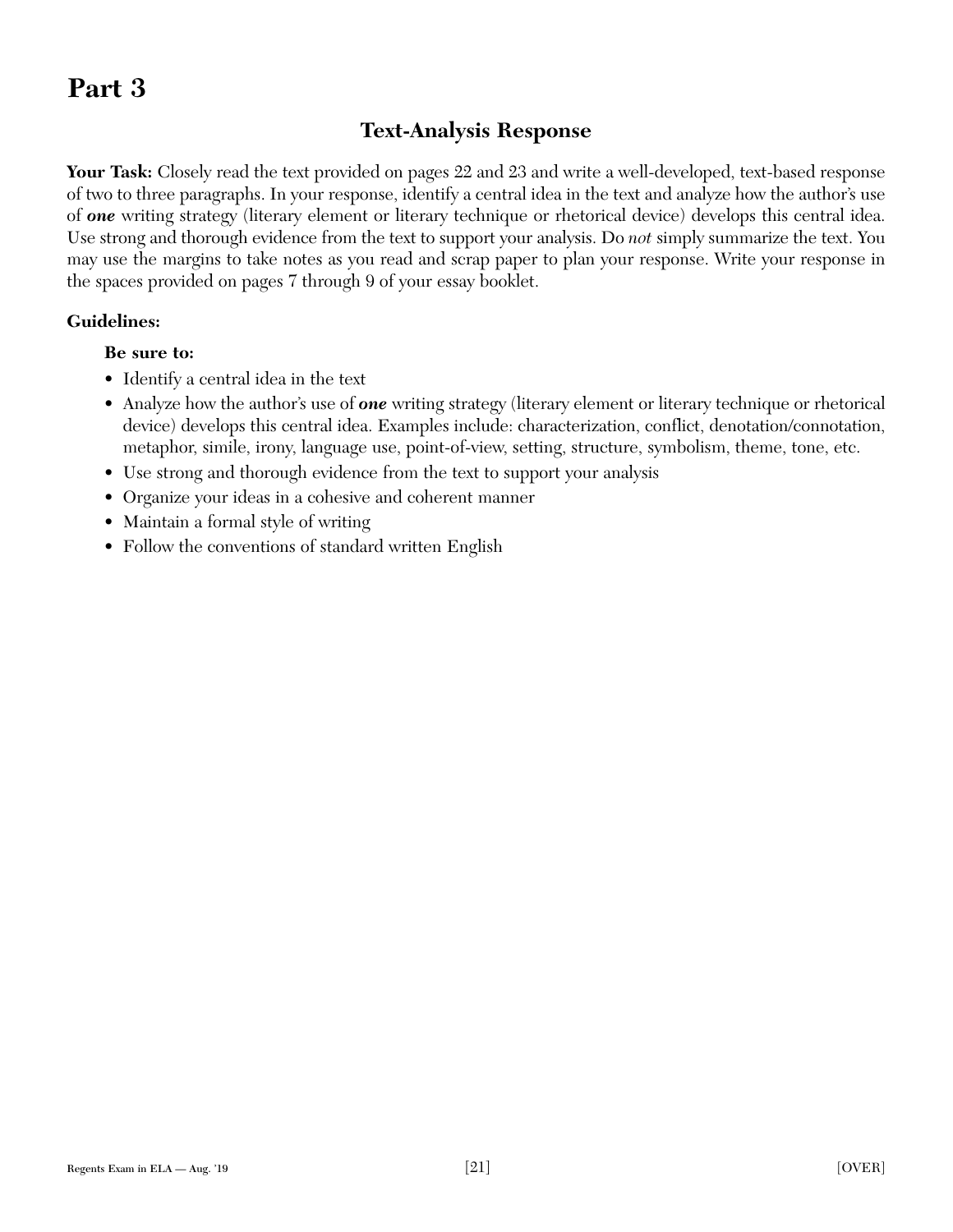#### **The Edge of the Sea**

The edge of the sea is a strange and beautiful place. All through the long history of Earth it has been an area of unrest where waves have broken heavily against the land, where the tides have pressed forward over the continents, receded, and then returned. For no two successive days is the shore line precisely the same. Not only do the tides advance and retreat in their eternal rhythms, but the level of the sea itself is never at rest. It rises or falls as the glaciers melt or grow, as the floor of the deep ocean basins shifts under its increasing load of sediments, or as the earth's crust along the continental margins warps up or down in adjustment to strain and tension. Today a little more land may belong to the sea, tomorrow a little less. Always the edge of the sea remains an elusive and indefinable boundary.

10

5

The shore has a dual nature, changing with the swing of the tides, belonging now to the land, now to the sea. On the ebb tide it knows the harsh extremes of the land world, being exposed to heat and cold, to wind, to rain and drying sun. On the flood tide it is a water world, returning briefly to the relative stability of the open sea.

- Only the most hardy and adaptable can survive in a region so mutable, yet the area between the tide lines is crowded with plants and animals. In this difficult world of the shore, life displays its enormous toughness and vitality by occupying almost every conceivable niche. Visibly, it carpets the intertidal rocks; or half hidden, it descends into fissures and crevices, or hides under boulders, or lurks in the wet gloom of sea caves. 15
- Invisibly, where the casual observer would say there is no life, it lies deep in the sand, in burrows and tubes and passageways. It tunnels into solid rock and bores into peat and clay. It encrusts weeds or drifting  $sprs<sup>1</sup>$  or the hard, chitinous<sup>2</sup> shell of a lobster. It exists minutely, as the film of bacteria that spreads over a rock surface or a wharf piling; as spheres of protozoa, small as pinpricks, sparkling at the surface of the sea; and as Lilliputian<sup>3</sup> beings swimming through dark pools that lie between the grains of sand. 20 25

The shore is an ancient world, for as long as there has been an earth and sea there has been this place of the meeting of land and water. Yet it is a world that keeps alive the sense of continuing creation and of relentless drive of life. Each time that I enter it, I gain some new awareness of its beauty and its deeper meanings, sensing that intricate fabric of life by which one creature is linked with another, and each with its surroundings. ...

The flats took on a mysterious quality as dusk approached and the last evening light was reflected from the scattered pools and creeks. Then birds became only dark shadows, with no color discernible. Sanderlings scurried across the beach like little ghosts, and here and there the darker forms of the willets stood out. Often I could come very close to them

before they would start up in alarm—the sanderlings running, the willets flying up, crying. Black skimmers flew along the ocean's edge silhouetted against the dull, metallic gleam, or they went flitting above the sand like large, dimly seen moths. Sometimes they "skimmed" the winding creeks of tidal water, where little spreading surface ripples marked the presence of small fish. 35

40

The shore at night is a different world, in which the very darkness that hides the

<sup>1</sup> spars — pieces of wood

 $^{2}$ chitinous — tough, protective

 $^3$ Lilliputian — tiny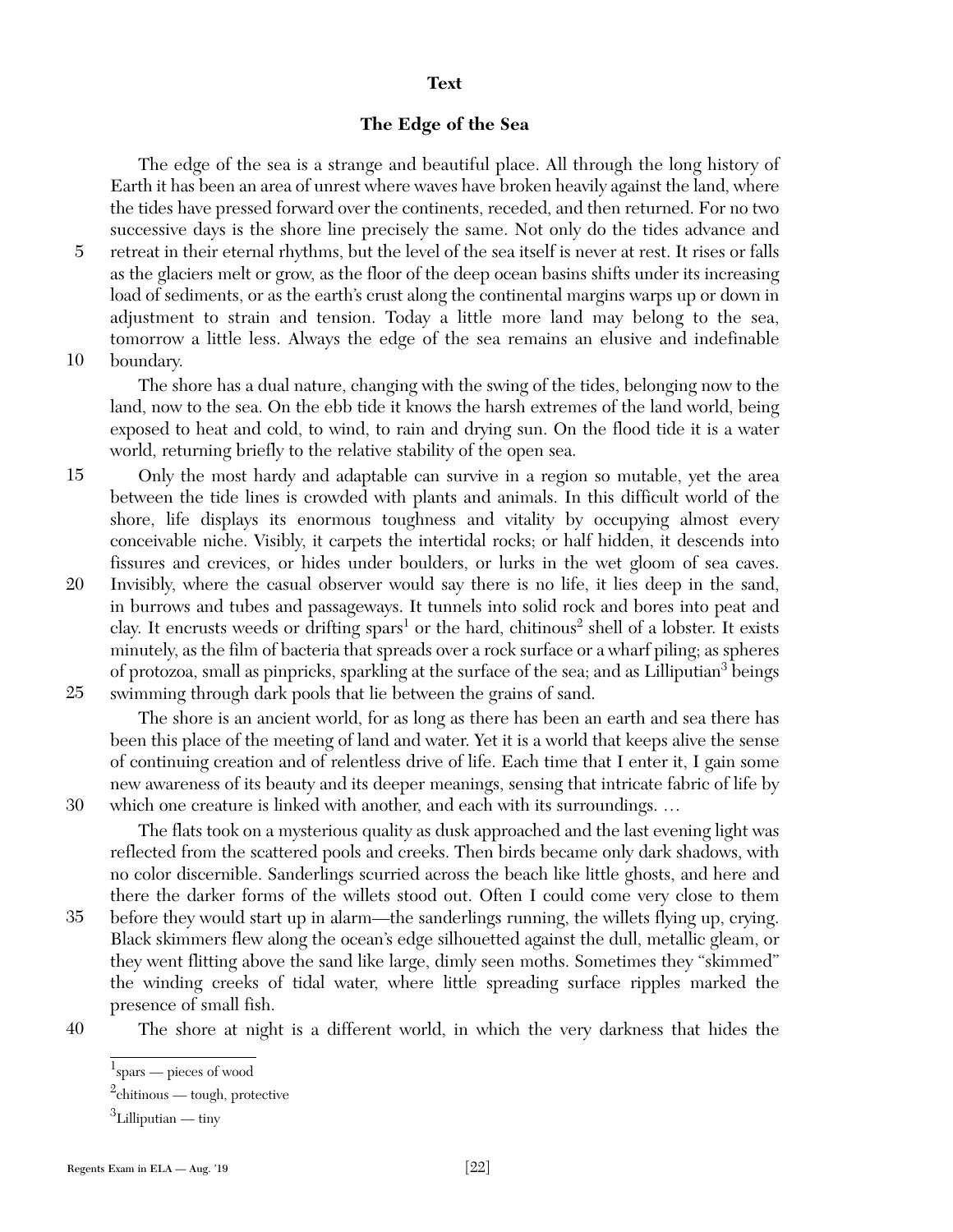distractions of daylight brings into sharper focus the elemental realities. Once, exploring the night beach, I surprised a small ghost crab in the searching beam of my torch. He was lying in a pit he had dug just above the surf, as though watching the sea and waiting. The blackness of the night possessed water, air, and beach. It was the darkness of an older world,

- before Man. There was no sound but the all-enveloping, primeval sounds of wind blowing over water and sand, and of waves crashing on the beach. There was no other visible life just one small crab near the sea. I have seen hundreds of ghost crabs in other settings, but suddenly I was filled with the odd sensation that for the first time I knew the creature in its own world—that I understood, as never before, the essence of its being. In that moment 45
- time was suspended; the world to which I belonged did not exist and I might have been an onlooker from outer space. The little crab alone with the sea became a symbol that stood for life itself—for the delicate, destructible, yet incredibly vital force that somehow holds its place amid the harsh realities of the inorganic world. … 50

Looking out over the cove I felt a strong sense of the interchangeability of land and sea in this marginal world of the shore, and of the links between the life of the two. There was also an awareness of the past and of the continuing flow of time, obliterating much that had gone before, as the sea had that morning washed away the tracks of the bird. … 55

There is a common thread that links these scenes and memories—the spectacle of life in all its varied manifestations as it has appeared, evolved, and sometimes died out. Underlying the beauty of the spectacle there is meaning and significance. It is the elusiveness of that meaning that haunts us, that sends us again and again into the natural world where the key to the riddle is hidden. It sends us back to the edge of the sea, where the drama of life played its first scene on earth and perhaps even its prelude; where the 60

forces of evolution are at work today, as they have been since the appearance of what we know as life; and where the spectacle of living creatures faced by the cosmic realities of their world is crystal clear. 65

> —Rachel Carson excerpted from *The Edge of the Sea*, 1955 Houghton Mifflin Company